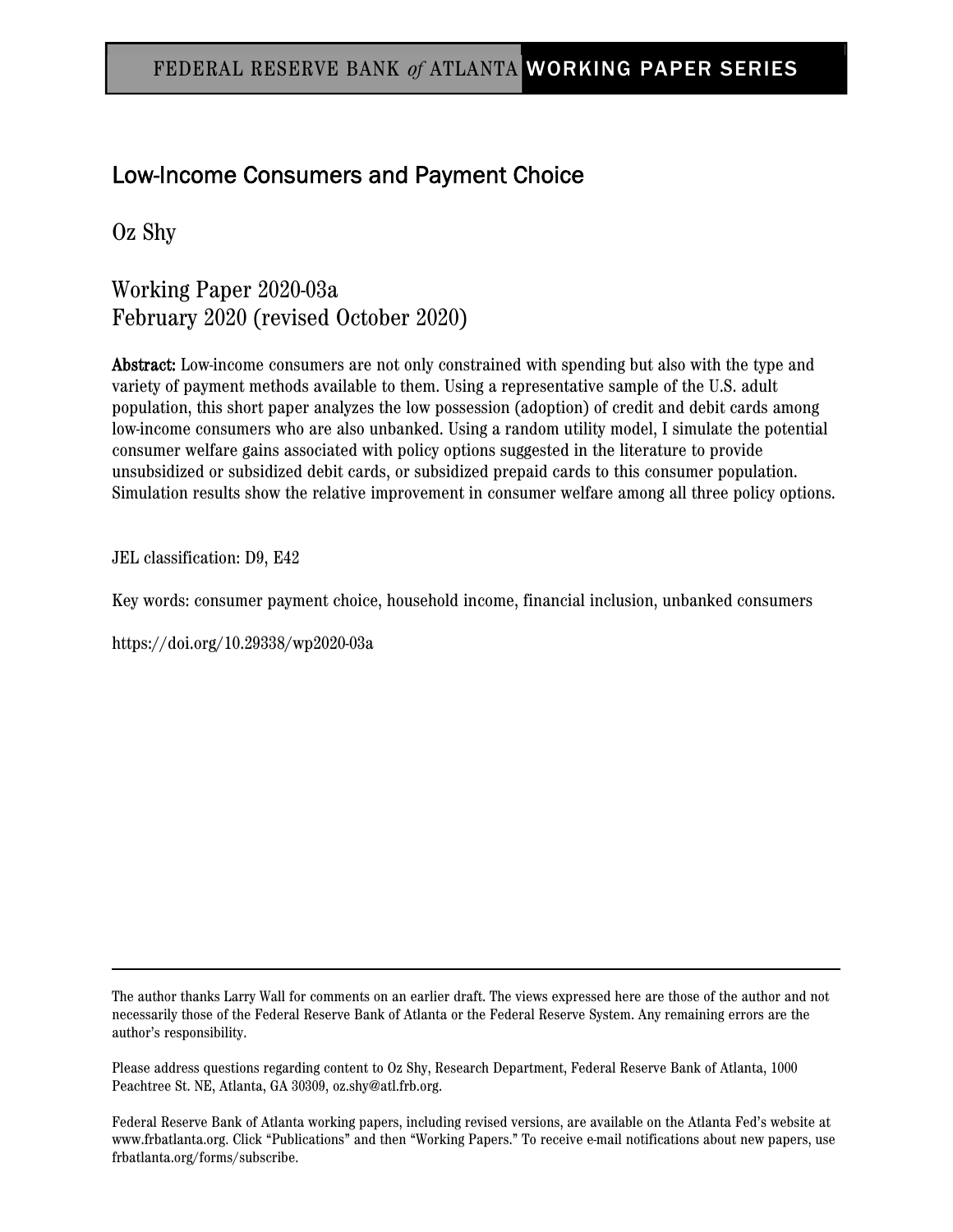### **1. Introduction**

Payments for purchases of goods and services and bill payments are made with the use of payment instruments such as cash, checks, credit cards, debit cards, prepaid cards, and account-to-account money transfers. However, as shown in this article, low-income consumers tend to have a lower variety of payment methods, and a smaller fraction of them own a bank account relative to highincome consumers. Therefore, low-income consumers are not only constrained with spending, but also with the type and variety of payment methods available to them.

This short article has two goals: First, to investigate the strong correlation between household income and the ownership of credit cards, debit cards, and bank accounts. Second, to analyze some policy proposals that have been discussed in the literature regarding the provision of unsubsidized and subsidized debit cards to unbanked consumers who rely mainly on cash to make payments. I also analyze the effect of subsidizing the cost of prepaid cards.

The motivation behind these policies stems from the fact that innovations in payment technologies do not always apply to some segments of the population. In particular the introduction of cashless stores and mobile apps cannot benefit consumers who do not have credit and debit cards. That also apply to online shopping which requires the use of credit and debit cards.

Both goals are accomplished with the use of a representative sample of the U.S. adult population. This sample contains information on bank account ownership, availability of credit and debit cards, individual assessments of each payment instrument, household income, and other demographic variables. In addition, the sample records actual payments made by the respondents including payment dollar amount, payment method, and merchant type.

The policy analysis is accomplished with the use of simulations based on utility estimates generated by a random utility model. Note that the utility derived from paying with a certain payment instrument is different from the utility derived from consuming the product or service for which the payment is made. It is the utility (or disutility) derived from the process of having to pay with a particular payment instrument. This utility is computed by regressing individuals' payment choice at the point of sale on individuals' assessments of cost, security, and convenience of each payment instrument. The simulations of policy options recompute the utility after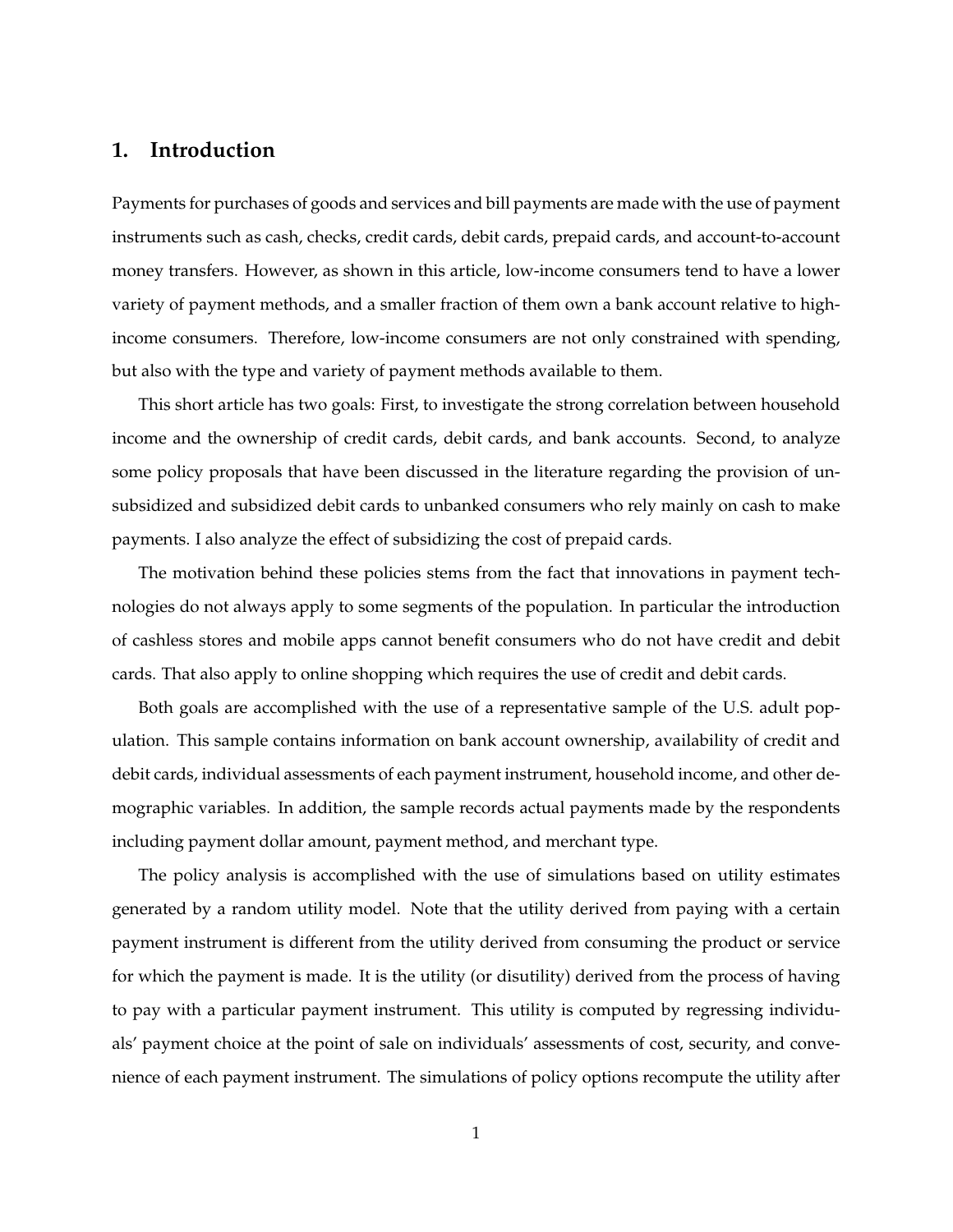unsubsidized and subsidized debit cards are added to the set of available payment methods of unbanked consumers, and also under the hypothetical policy of providing a cost subsidy to prepaid card users. Simulation results show the relative improvement in consumer welfare among all three policy options.

In the literature, several papers experimented with measuring the welfare consequences of adding/subtracting a payment instrument to/from the set of existing payment methods. [Alvarez](#page-14-0) [and Argente](#page-14-0) [\(2019\)](#page-14-0) estimate the utility loss from only accepting cards for Uber rides, based on data from Mexico. [Briglevics and Schuh](#page-15-0) [\(2020\)](#page-15-0) use data from the 2012 Diary and Survey of Consumer Payment Choice to quantify utility losses with removing payment choices for U.S. consumers. [Shy](#page-16-0) [\(2020\)](#page-16-0) analyzes the consequences of stores becoming cashless. [Huynh et al.](#page-15-1) [\(2020\)](#page-15-1) and [Wakamori](#page-16-1) [and Welte](#page-16-1) [\(2017\)](#page-16-1) use data from Canada where access to bank accounts is nearly universal. [Huynh](#page-15-1) [et al.](#page-15-1) [\(2020\)](#page-15-1) introduce a central bank digital currency in which they assume to combine the most favorable features of cash, debit card, and credit card and compute the utility gains for consumers. [Wakamori and Welte](#page-16-1) [\(2017\)](#page-16-1) construct a policy experiment where all merchants accept all payment methods, based on a supposition that the government regulates card merchant fees to a very low level.

This article is organized as follows. Section [2](#page-2-0) characterizes banked and unbanked consumers' possession of credit or debit cards belonging to different household income groups. Section [3](#page-5-0) develops the method for measuring the per-payment benefit and cost of using each payment method. Section [4](#page-8-0) provides simulations of the welfare effects associated with several policy proposals directed toward unbanked consumers that have been discussed in the literature. Section [5](#page-13-0) provides a discussion of unbanked consumers.

# <span id="page-2-0"></span>**2. Household income and payment methods**

This section analyzes the correlation between household income and the type and variety of payment instruments that consumers own.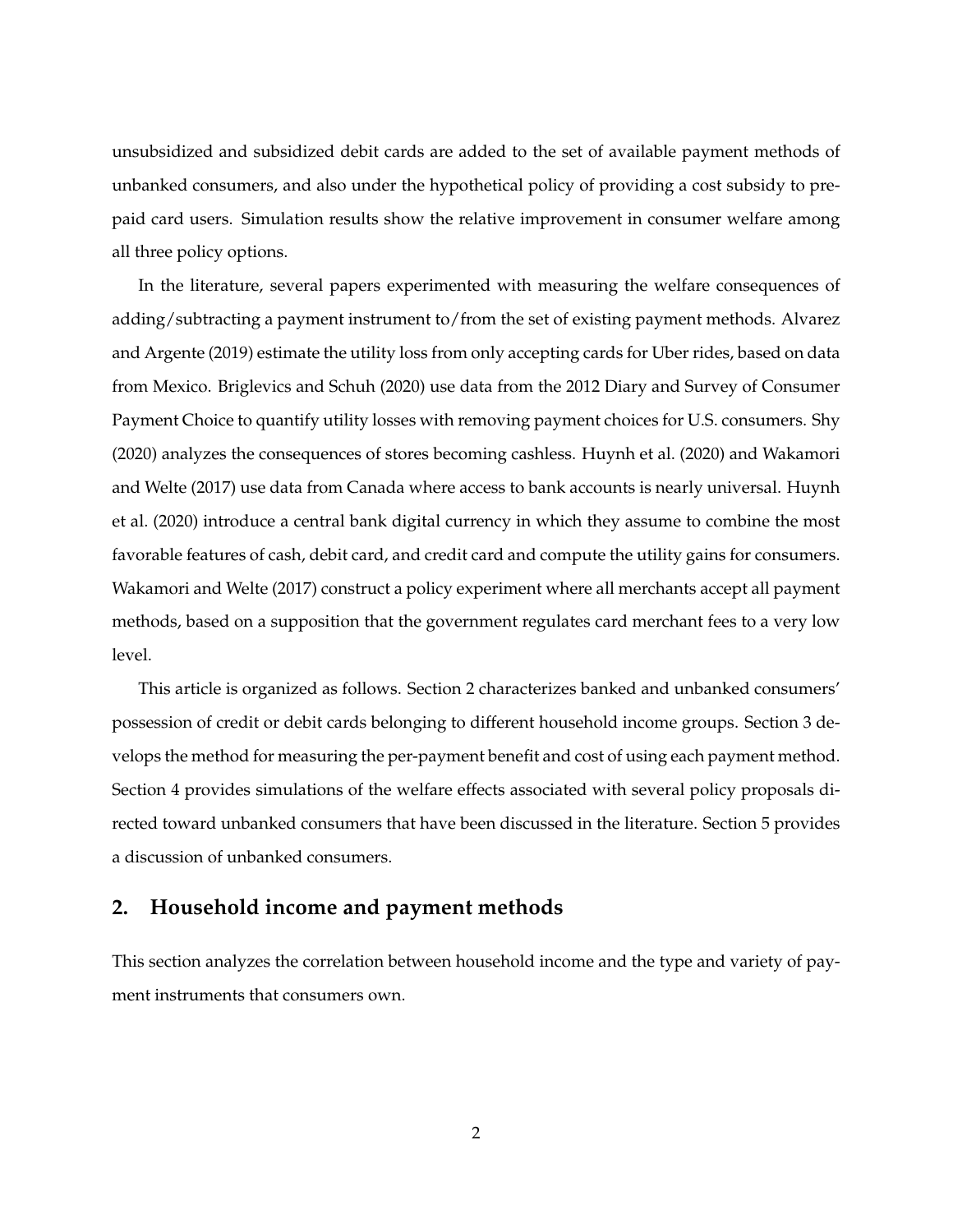#### **2.1 Data**

The data are taken from the 2017, 2018, and 2019 Survey and Diary of Consumer Payment Choice (SCPC and DCPC). $1$  Both, the SCPC and the DCPC, are representative samples of U.S. (18 and older) consumers. The DCPC records transactions during three consecutive days. Transactions include purchases, bill payments, ATM withdrawals and deposits. Respondents' three day diaries were evenly distributed throughout the months of October 2017, October 2018 and October 2019. In order to balance unwanted heterogeneity in response quality across days due to diary fatigue, every individual day in October had an approximately equal mix of diarists completing their first, second, and third diary days.

The number of respondents who participated in the 2017 diary is 2498, 2574 participated in 2018, and 2687 in 2019. The number of respondents who participated in both the 2017 and 2018 diaries is 1883, 1759 respondents participated in both the 2017 and 2019, and 1527 participated in all three years. Therefore, the combined sample has 3675 unique respondents. Depending on the type of analysis, respondents with missing values were excluded from the sample that was used for that analysis. All tables and charts in this article indicate the number of respondents included in the analysis.

Both, the SCPC and the DCPC have a large number of variables describing all sorts of demographics and transactions. For the purpose of this article, I focus only on a subset of variables, some of them are described below. From the SCPC, I use assessment variables where consumers rate on the scale of 1 to 5 key features of each payment instrument, such as cost, security, and convenience. I also use four binary variables "cc adopt", "dc adopt", "svc adopt", and "bnk acnt adopt" indicating whether the respondent has a credit card, debit card, prepaid (storevalue) card, and a bank account, respectively.

Most of the variables are taken from the DCPC which records actual transactions. I restrict the analysis to payments made using the five major payment methods ( $pi = 1$  to 5): "cash,"

<span id="page-3-0"></span> $1$ The survey and the diary are conducted in collaboration of the Federal Reserve Banks of Atlanta, Boston, Richmond, and San Francisco. The data and assisting documents (codebooks) are publicly available for downloading from the Federal Reserve Bank of Atlanta Website: [https://www.frbatlanta.org/banking-and-payments/consumer-payments.](https://www.frbatlanta.org/banking-and-payments/consumer-payments.aspx) [aspx.](https://www.frbatlanta.org/banking-and-payments/consumer-payments.aspx) The data and the R-code used in this analysis are available for downloading from the author's Webpage: [www.](www.ozshy.com) [ozshy.com.](www.ozshy.com)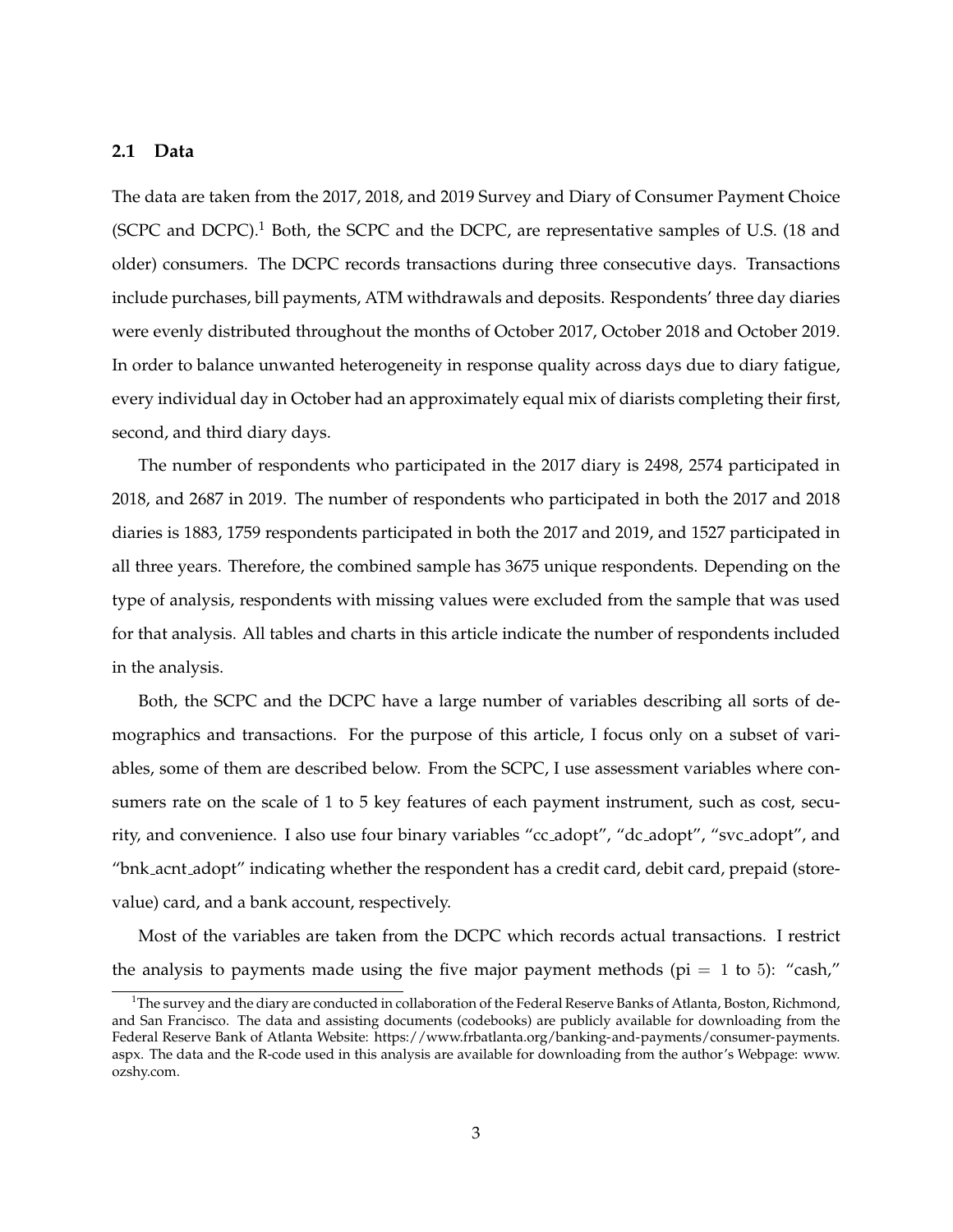"check," "credit card," "debit card," and "prepaid card." Other variables used include "amnt" (dollar amount of each payment), "age," "income hh" (household income), "hh size" (number of persons in the household), "work," "gender," and "education."

The data contain weights for all respondents that can be used to match the data with the adult U.S. population (18 and older). I indicate when the reported statistics are computed with weights either by (weighted) or (w) inside tables.

### **2.2 Who doesn't have a card? Card ownership and household income**

This section identifies which payment instruments were available to survey respondents. These consumers are then grouped into card adoption (and nonadoption) profiles and according to whether they had a bank account. Note that by card adoption (equivalently, possession or ownership) I refer to credit and debit cards only and not to prepaid cards. This is because prepaid cards can always be purchased with cash at most retail and pharmacy stores and are therefore accessible to all consumers.

Figure [1](#page-19-0) displays the shares of consumers who have both credit and debit cards, no credit card (but may have debit cards), no debit card (but may have credit cards), and none (no credit and no debit cards), as functions of their household income. Table [1](#page-17-0) provides additional information by separating banked from unbanked consumers who do not have credit or debit cards. Table [1](#page-17-0) is divided into columns according to respondents' household income group. The first row shows that 66.1 percent of all respondents have both credit and debit cards. However, this percentage varies widely and monotonically among the income groups: from 31.1 percent of the lowest income group all the way up to 82.5 percent of the highest income group.

The second row in Table [1](#page-17-0) shows that the percentage of consumers with no credit cards declines sharply with income from 37.5 percent in the lowest income group down to 1.9 percent in the highest income group. This is not surprising given the fact that credit card issuers use household income and credit scores as their main criteria for issuing credit cards to consumers. The third row shows that the percentage of respondents with no debit cards does not vary much with household income.

The fourth row in Table [1](#page-17-0) shows that consumers who have bank accounts but no credit or debit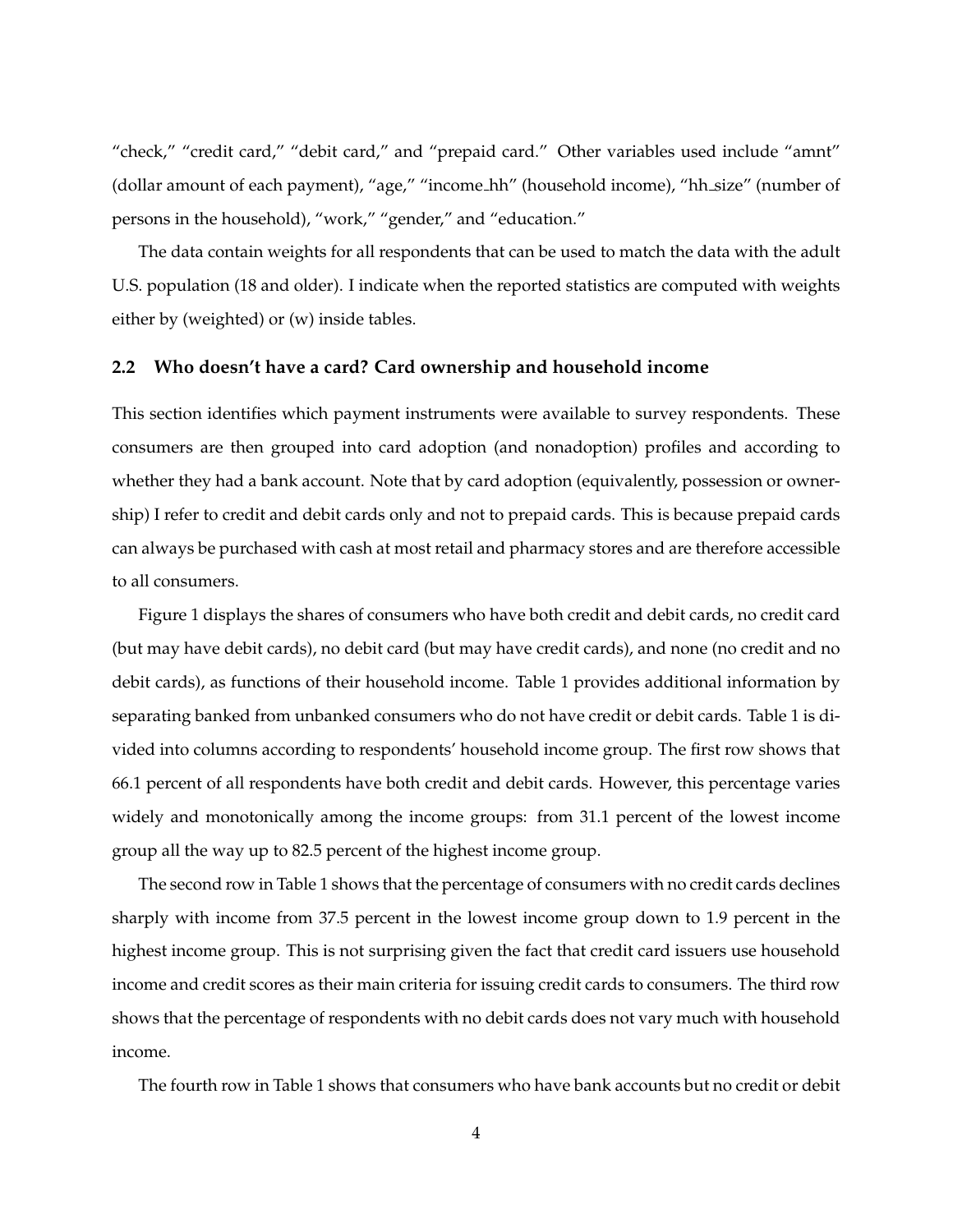cards account for only 0.6 percent of all respondents. They will not be analyzed because they have the option of getting a debit card, but for some reason chose not to have it. The fifth row shows that the percentage of unbanked respondents with no cards varies significantly with household income: from 14.7 percent in the lowest income group down to zero percent in the highest income group. On average, the percentage of unbanked respondents with no cards is 3.4 percent. This is slightly lower than the number of unbanked adults reported in [FDIC](#page-15-2)  $(2018)^2$  $(2018)^2$  $(2018)^2$ . [Hayashi and](#page-15-3) [Minhas](#page-15-3) [\(2018\)](#page-15-3) analyze which household characteristics beyond income are also associated with household's probability of being unbanked.

# <span id="page-5-0"></span>**3. Measuring consumers' benefit and cost of different payment methods**

In order to measure the effectiveness of any policy directed towards unbanked consumers who do not have credit or debit cards, there is a need to perform some estimations of consumer surplus. Therefore, the analysis in this section serves as a preparation for the welfare simulations conducted in section [4](#page-8-0) by constructing a random utility model based on consumer cost and benefit associated with paying and using each payment method.

#### **3.1 Respondents' ratings of payment instruments**

Discrete choice estimations of the utility that consumers derive from a given a set of alternatives rely on known prices that consumers pay for choosing each alternative. For example, random utility models of commuters' choice among transportation modes (bus, car, subway, train, or air) are based ticket prices (fares) and travel time that passengers endure using each transportation mode.

In contrast, researchers who study consumer payment choice are unable to figure out the exact price or cost of paying with each payment instrument. There are two reasons for that: First, the profession still lacks accounting standards with respect to the separation of variable from fixed costs associated with adopting and using a particular payment instrument. For example, the cost

<span id="page-5-1"></span><sup>2</sup> [FDIC](#page-15-2) [\(2018\)](#page-15-2) reports that approximately 14.1 million over the age of 16 and older were unbanked in June 2017. In contrast, the diary collects data from adults age 18 and older. To reconcile these two definitions of adults, I divide 14.1 million by 18 and multiply by 16 to obtain approximately 12.5 million unbanked adults. Dividing by the 2017 U.S. adult population of 252.6 million yields 4.9 percent of unbanked adults. The U.S. adult population was obtained from [https://datacenter.kidscount.org/.](https://datacenter.kidscount.org/)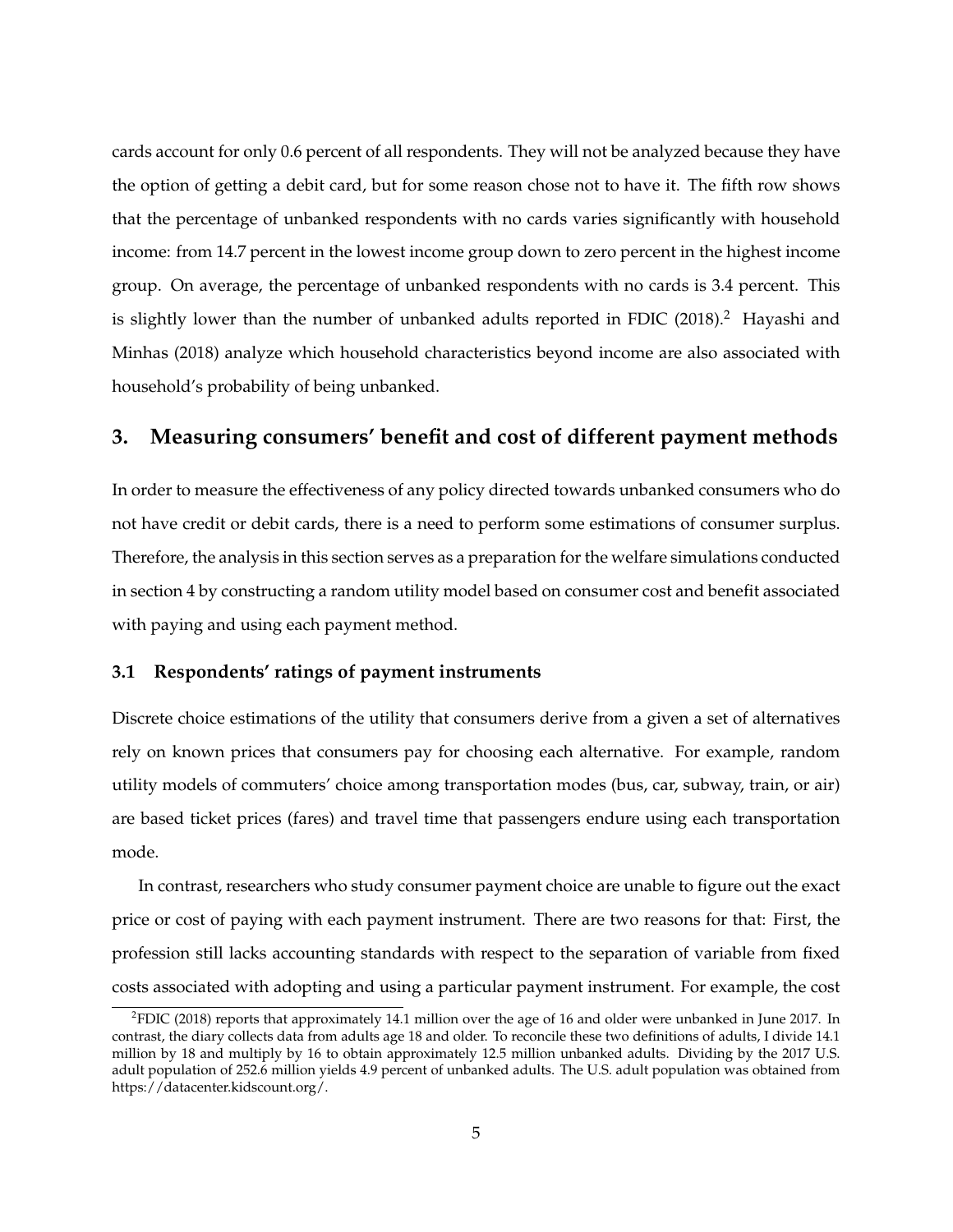of paying cash is heavily influenced by ATM fees and their nearest location. Similarly, the cost of paying with prepaid cards depends heavily on the cost of reloading funds onto the cards.<sup>[3](#page-6-0)</sup>

Second, some costs of payment instruments vary among consumers. In other words, the cost of using a particular payment method tends to be consumer specific. Consumer cost of paying with credit cards depends on whether the consumer is a borrower or a convenience user (who may also earn cash back). The cost of using debit cards depends on checking account maintenance fees charged by the card issuing bank.

For these reasons, following [Koulayev et al.](#page-16-2) [\(2016\)](#page-16-2), [Huynh et al.](#page-15-1) [\(2020\)](#page-15-1) and [Shy](#page-16-0) [\(2020\)](#page-16-0), the analysis in this article uses respondent-specific assessments of each payment instrument to identify consumer-specific cost and benefit that consumers derive from using each payment instrument.[4](#page-6-1)

Table [2](#page-18-0) shows that 78.6 (67.7+10.9) percent of the respondents assess cash to be a low payment instrument. Also,  $73.7$  ( $45.8 + 27.9$ ) percent of the respondents assess debit cards to be a low cost payment instrument. Note that respondents' ratings 1 to 5 are not ranking in the sense that more than one payment method can be assessed as a low cost. In other words, each assessment can take any number between 1 to 5 independently of the assessment ratings assigned to other payment instruments. Examining the "Median" column in Table [2,](#page-18-0) the median rating of the cost of cash is 1, followed by debit card and check 2, then by prepaid and credit cards 3.

The other two assessments used in this analysis are security and convenience. The column labeled Median in Table [2](#page-18-0) shows that credit cards are viewed as slightly more secure than other payment methods. The bottom four rows show that debit and credit cards are viewed as slightly more convenient than cash and prepaid cards, and checks as the least convenient.

In order to mitigate potential endogeneity issues that may arise in the random utility regression analysis, the welfare simulations in the next section use median assessment ratings as inde-

<span id="page-6-0"></span> ${}^{3}$ For payment instruments' cost studies see: [Schmiedel, Kostova, and Ruttenberg](#page-16-3) [\(2012\)](#page-16-3), Krüger and Seitz [\(2014\)](#page-16-4), [Kosse et al.](#page-15-4) [\(2017\)](#page-15-4), and references therein. [Hayashi and Keeton](#page-15-5) [\(2012\)](#page-15-5) and [Shampine](#page-16-5) [\(2012\)](#page-16-5) compare several payment cost studies and highlight the need for developing standards for cost estimation to facilitate comparisons across time and countries.

<span id="page-6-1"></span> $4$ [Klee](#page-15-6) [\(2008\)](#page-15-6) uses transaction time (ring time) in a multinomial logit payment choice model using scanner data from grocery stores where transaction time can be measured. [Borzekowski and Kiser](#page-15-7) [\(2008\)](#page-15-7) use three attributes: checkout time, whether the payment instrument is electronic, and whether it draws funds from a liquid account. [Ching and](#page-15-8) [Hayashi](#page-15-8) [\(2010\)](#page-15-8) regress on 11 consumer-perceived attributes of each payment method. [Arango, Huynh, and Sabetti](#page-14-1) [\(2015\)](#page-14-1) regress on an index that combines perceptions of costs, acceptance, record keeping, ease of use, and risk of financial loss.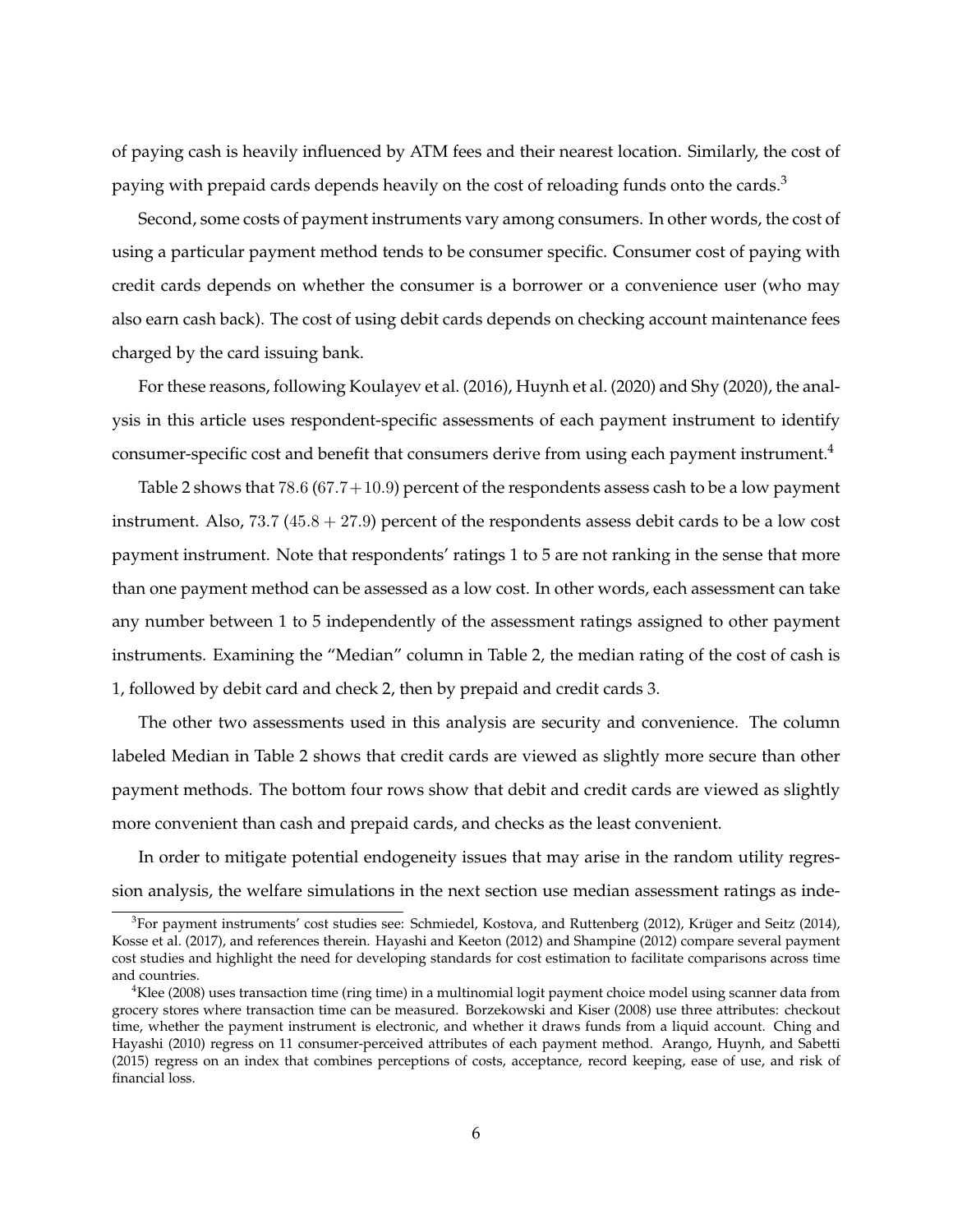pendent variables . These issues may stem from the fact that assessments are subjective and may therefore affect the levels of the estimated coefficients. Using median assessment levels instead of individual-specific assessments mitigates the potential endogeneity problem because median levels may reflect the true objective features of each payment method. Table [2](#page-18-0) displays respondents' median assessment levels of the five main payment methods. The medians are weighted by the sample's population weights.

#### **3.2 Using assessments to estimate consumer utility from payment methods**

This section constructs a random utility model as a preparation for section [4](#page-8-0) that simulates the welfare consequences of making debit cards or subsidized prepaid cards (both with funding options) available to unbanked consumers. This section computes consumers' utility derived from each payment associated with the use of each payment method.

Consumers choose among five payment instruments  $i = 1, 2, 3, 4, 5$ , where 1 denotes cash, 2 denotes check, 3 denotes credit card, 4 denotes debit card, and 5 denotes prepaid card. In a random utility model, the utility derived by respondent  $n$  from paying with payment instrument  $i$  for transaction  $t$  is defined by

$$
U_{n,i,t} = V_{i,} + \epsilon_{n,i,t}, \quad \text{where} \tag{1}
$$

<span id="page-7-1"></span><span id="page-7-0"></span>
$$
V_i = \beta_C \cos t_i + \beta_S \, \text{security}_i + \beta_E \, \text{convenience}_i. \tag{2}
$$

 $\epsilon_{n,i,t}$  is the random component of the utility [\(1\)](#page-7-0) which is assumed to be distributed Type I Extreme Value. The independent variables  $\text{cost}_i$ , security<sub>i</sub>, and convenience<sub>i</sub> are the population weighted medians of cost, security, and convenience assessments of each payment method  $i = 1, 2, 3, 4, 5$ . The median assessment levels are displayed in Table [2.](#page-18-0) The coefficients  $\beta_C$ ,  $\beta_S$ , and  $\beta_E$  and their standard errors estimated from the regression model [\(2\)](#page-7-1) are given in the estimated equation<sup>[5](#page-7-2)</sup>

$$
V_i = -(0.99886) \cos t_i + (0.87976) \sec \text{urity}_i + (0.99198) \text{ convenience}_i.
$$
  
(3)  
<sub>0.01492</sub>

<span id="page-7-3"></span>The estimation is based on 20,982 payment observations made by 2,494 respondents who have

<span id="page-7-2"></span> $5$ The estimation used the mlogit R-package. All three coefficients are statistically significant at the 0.1 percent level.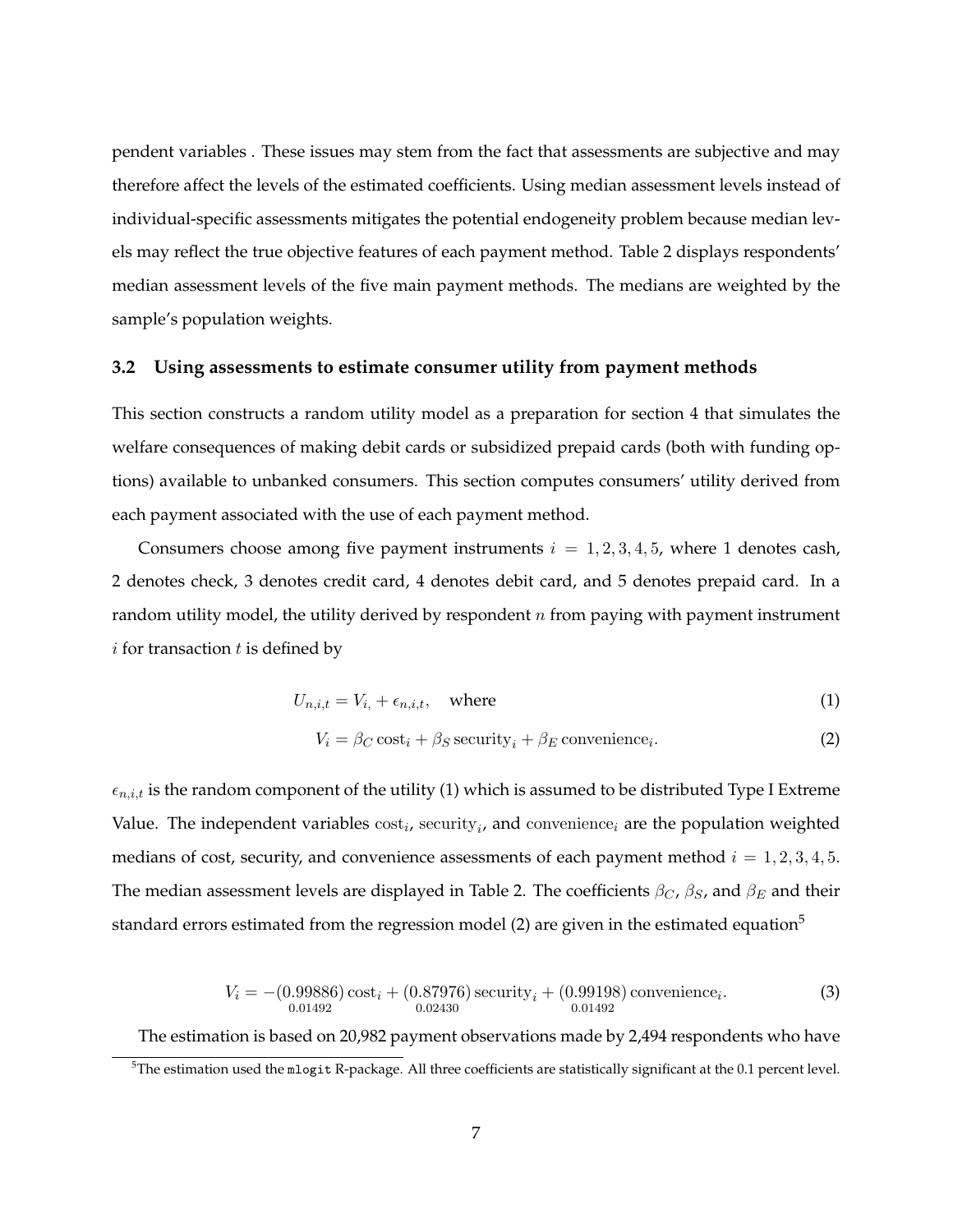(adopt) both credit and debit cards. Only this group of respondents were able to choose from the entire set of payment methods. Therefore, regressing on this group is needed in order to obtain good estimates of the three coefficients  $\beta_C$ ,  $\beta_S$ , and  $\beta_E$  in the regression model [\(2\)](#page-7-1). Of the 20,982 payments, 6147 were made cash (29.3 percent), 1431 with checks (6.8 percent), 5878 with credit cards (28 percent), 7142 with debit cards (34 percent), and 384 with prepaid cards (1.8 percent).

The estimated equation [\(3\)](#page-7-3) shows that utility of paying declines with the cost of the payment instrument,  $\beta_C < 0$ . In addition,  $\beta_S > 0$  and  $\beta_E > 0$  imply the utility of paying increases with the security and convenience of the payment instrument.

# <span id="page-8-0"></span>**4. Unbanked consumers: Consumer welfare simulations**

The estimated coefficients given in [\(3\)](#page-7-3) are now used to simulate changes in welfare of consumers who do not have credit and debit cards. More precisely, this section investigates some policy measures that have been suggested in the literature dealing with financial inclusions of unbanked consumers with no credit or debit cards. This investigation is accomplished by computing and comparing consumer surplus before and after the hypothetical policy measure is implemented.

#### **4.1 Policy proposals and the problem of funding**

Perhaps, the simplest policy intervention discussed in the literature is making debit cards accessible to unbanked and consumers. On this line, [Rogoff](#page-16-6) [\(2016\)](#page-16-6) (pp. 98–100) explores the possibility of introducing subsidized debit cards. These cards could also be issued with a mobile device option.<sup>[6](#page-8-1)</sup>

It must be emphasized, however, that merely giving payment cards (or mobile apps) to people is not a complete solution because a solution to the problem of how to fund these cards must be an integral part of the policy implementation. In particular, if the consumer is unbanked, the consumer can fund the card only with the use of cash (except for direct deposit of income). That is, a complete solution must also specify whether such cards will be linked to (and funded by) a commercial bank account or a government-provided (or behalf of the government) bank account, and whether these accounts maintain 100-percent reserves in order to eliminate any risk. On this

<span id="page-8-1"></span><sup>&</sup>lt;sup>6</sup>Merchants' interchange fees on debit cards in the U.S. are substantially lower than credit card fees, see [https://](https://www.federalreserve.gov/paymentsystems/regii-average-interchange-fee.htm) [www.federalreserve.gov/paymentsystems/regii-average-interchange-fee.htm](https://www.federalreserve.gov/paymentsystems/regii-average-interchange-fee.htm) and [Hayashi and Minhas](#page-15-9) [\(2020\)](#page-15-9).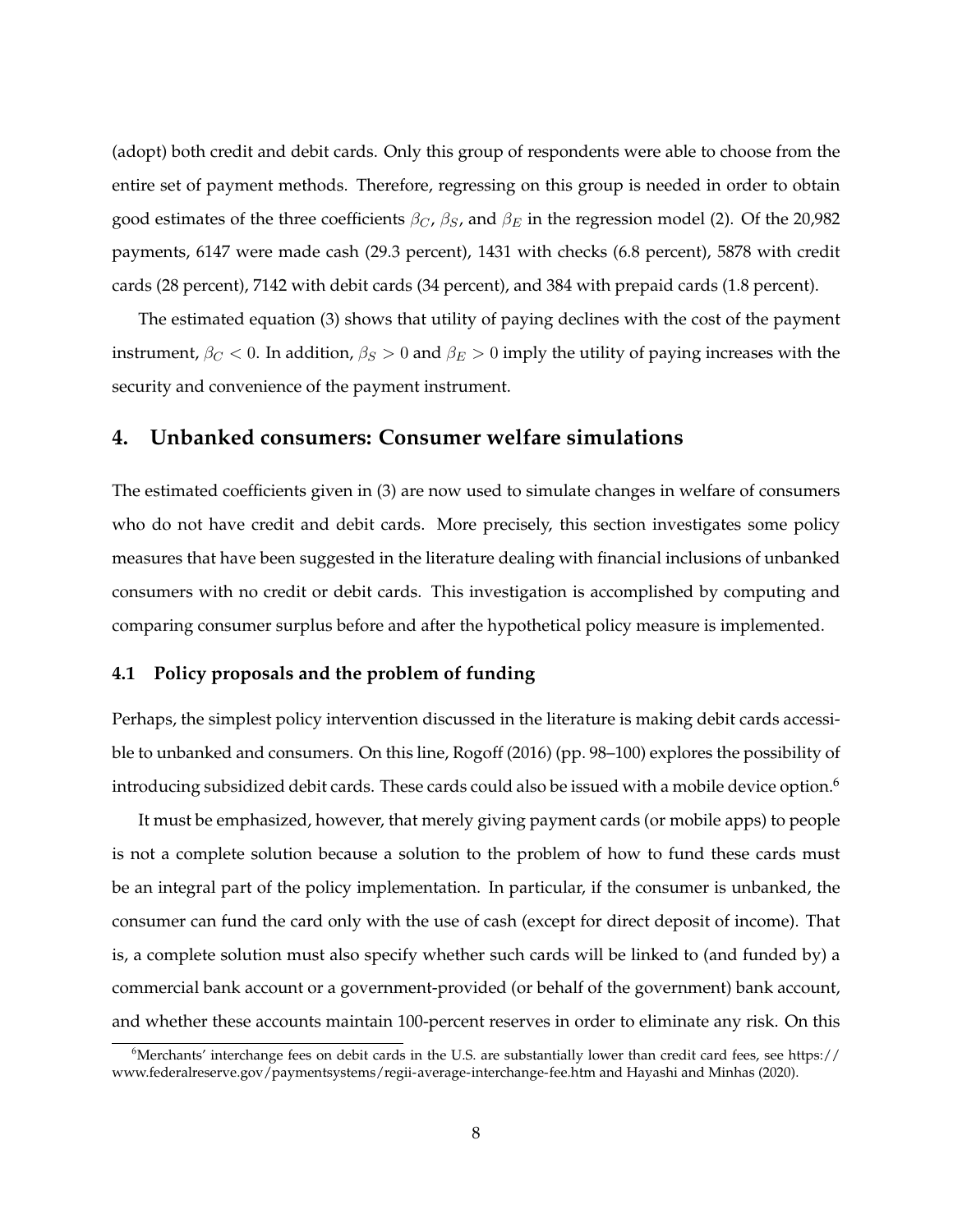line, [Baradaran](#page-15-10) [\(2015\)](#page-15-10) advocates reenlisting the U.S. Post Office in its historic function of providing basic bank services. If Baradaran's proposal were implemented, there would be more than 30,000 locations in the U.S. that could be used to deposit cash for the purpose of funding debit cards.

However, funding could also be provided by the private sector if implemented on a large scale to maintain ubiquity. The M-Pesa in Kenya provides a good example of an innovative payment instrument for the unbanked. Founded in 2007 and introduced by Safaricom mobile phone service provider, it provides a unique payment and money transfer service via mobile phones.<sup>[7](#page-9-0)</sup> In a country with mostly unbanked consumers, the real innovation was that M-Pesa tackled directly the funding problem via small kiosks that were spread out in remote villages. In these kiosks, M-Pesa users can exchange cash for mobile money and the other way around. There is no equivalent service in the U.S. because all mobile phone payment services rely on funding via credit cards, debit card, or bank accounts, hence cannot be used by consumers who do not have payment cards.[8](#page-9-1)

The remainder of this article simulates the effects of these policy proposals by computing consumer surplus assuming first that unbanked consumers gain access to debit cards (with funding options), and second assuming that the cost of obtaining these debit cards is subsidized.<sup>[9](#page-9-2)</sup>

### **4.2 How assessments are used**

Recall that in order to mitigate potential endogeneity problems, instead of using individual-specific assessments as independent variables, the simulations below use the weighted medians of cost, security, and convenience assessments as independent variables. These are displayed on the sixth column in Table [2.](#page-18-0) This simulation procedure assumes that the population weighted median values capture the "objective" cost and benefit values. It is important to emphasize that the scale of each assessment rating (1 to 5) has no effect on the simulated changes in consumer surplus. More precisely, the exact same changes occur even if we double the assessment ratings to range from 2

<span id="page-9-1"></span><span id="page-9-0"></span><sup>7</sup> See [https://www.vodafone.com/what-we-do/services/m-pesa.](https://www.vodafone.com/what-we-do/services/m-pesa)

 ${}^{8}$ In the U.S., there are some bank-like services where consumers can fund payment cards with direct deposits, for example, Netspend [https://www.netspend.com,](https://www.netspend.com) Chime [https://www.chimebank.com,](https://www.chimebank.com) and Walmart Blue Bird card [https://www.bluebird.com.](https://www.bluebird.com) The latter can also be funded with cash for free at any Walmart store.

<span id="page-9-2"></span> $^9$ For similar counterfactual analyses of payments policy see [Huynh et al.](#page-15-1) [\(2020\)](#page-15-1) who estimate the effects of introducing central bank digital currency in Canada, and [Shy](#page-16-0) [\(2020\)](#page-16-0) who investigates the loss of consumer surplus assuming that all stores become cashless.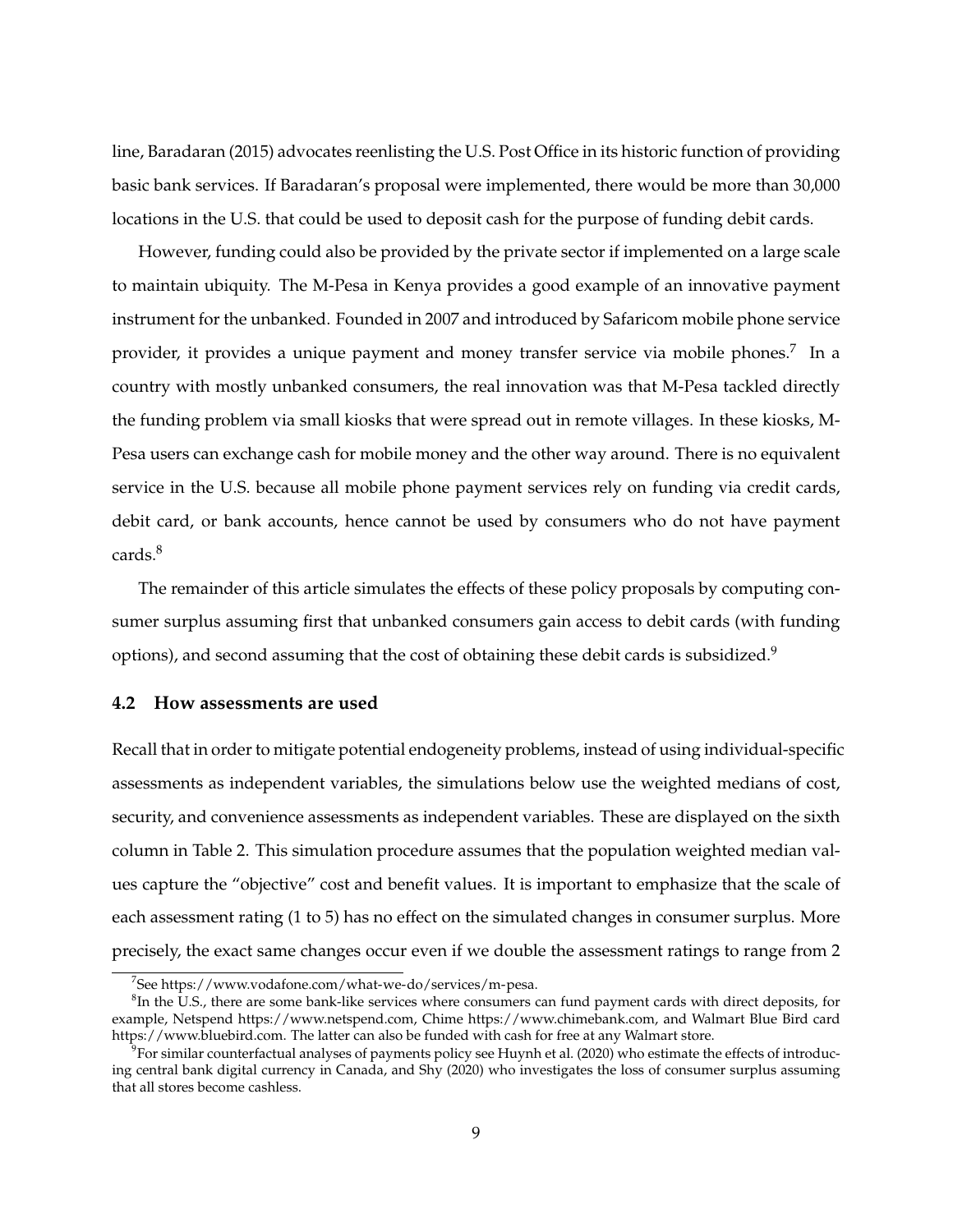to 10 (instead of 1 to 5) or any other linear transformation of these assessment ratings.

### **4.3 Simulation 1: Providing debit card to unbanked consumers**

Suppose now that unbanked consumers gain access to debit cards (with funding options), so their set of payment methods becomes  $\hat{I} = \{$ cash, prepaid card, debit card $\}$  which is larger than the initial payment choice set  $I = \{cash, prepaid card\}$ . Substituting the median assessment values from Table [2](#page-18-0) into the estimated utility equation [\(3\)](#page-7-3) yields a consumer's estimated utility level  $V_i$ derived from each payment made with instrument *i*. Hence,

<span id="page-10-2"></span>
$$
V_{\text{Cash}} = 5.608295
$$
,  $V_{\text{Prepaid}} = 3.610559$ ,  $V_{\text{Debit}} = 5.60141$ , and  $V_{\text{Debit}}^{\text{Subsidized}} = 6.600278$ . (4)

The utility derived from paying debit  $V_{\text{Debit}}$  is based on providing unbanked consumers access to debit cards. Just like  $V_{\text{Cash}}$  and  $V_{\text{Prepaid}}$ , it is based on the median assessment values displayed in Table [2](#page-18-0) substituted into the estimated utility equation [\(3\)](#page-7-3), where the median cost assessment of debit card is 2. In contrast,  $V_{\text{Debit}}^{\text{Subsidized}}$  is computed under a hypothetical assumption that debit cards are subsidized which leads to a reduction in the assessment of cost from 2 to 1. All other debit card assessments (security and convenience) were left at their median levels given in Table [2.](#page-18-0) That is, the utility derived from paying debit  $V_{\rm Debit}^{\rm Subsidized}$  corresponds to a cost subsidy given fixed security and convenience assessments.

<span id="page-10-1"></span>Next, following [Train](#page-16-7) [\(2009\)](#page-16-7) (chapter 3, page 56), the *per-payment* rate of change in consumer surplus resulting from the hypothetical addition of a payment instrument (payment instrument  $i =$  debit) is computed by<sup>[10](#page-10-0)</sup>

$$
\frac{\Delta CS}{CS} = \frac{E(CS)_{3PI} - E(CS)_{2PI}}{E(CS)_{2PI}} = \frac{\ln\left(\sum_{i \in \hat{I}} e^{V_i}\right) - \ln\left(\sum_{i \in I} e^{V_i}\right)}{\ln\left(\sum_{i \in I} e^{V_i}\right)}
$$
(5)

<span id="page-10-0"></span><sup>10</sup>It should be emphasized that, for this purpose of this article, the terms *consumer welfare*, *utility*, and *consumer surplus* all refer to the net gain (benefit minus cost) consumers derive from the *paying* using a particular payment instrument. Here, the use of these three terms is substantially different from the widespread use of these terms to measure the benefits derived from *consuming* products or services that consumers purchase.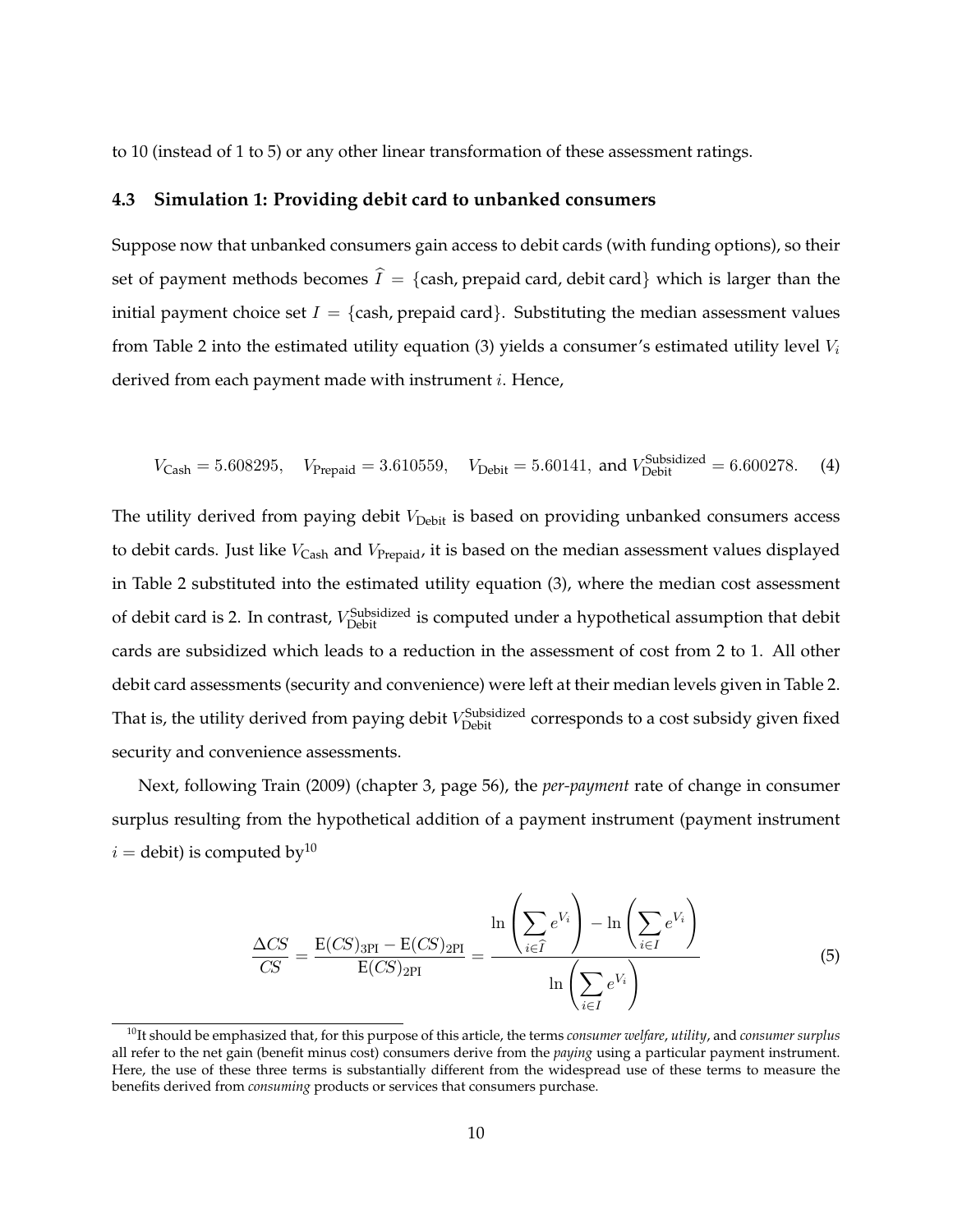where, subscript 3PI indicates the surplus with three payment instruments (cash, prepaid card, and debit card) after debit cards are added.

Two issues are worth noting about [\(5\)](#page-10-1). First, individuals' marginal utility of income (which we do not know) are omitted from [\(5\)](#page-10-1) because each marginal utility cancels out when expressed as a percentage change (instead of just a difference in consumer surplus). Second, the formulation [\(5\)](#page-10-1) relies on the assumption that the estimated utilities of payment instruments  $V_i$  for  $i \in I$  do not change when the payment choice set expands from I to  $\hat{I}$ . This assumption implies that the assessments of debit card attributes (cost, security, and convenience) are independent of the assessments of cash and prepaid cards. This assumption is reasonable because respondents' assessments are ratings (not rankings) so each assessment can take any number between 1 to 5 independently of the numbers assigned to other payment instruments. From a technical perspective, [\(5\)](#page-10-1) relies on the Property of Independence of Irrelevant Alternatives (IIA) in which "...exclusion [inclusion] of alternatives in [logit] estimation does not affect the consistency of the estimator," [Train](#page-16-7) [\(2009\)](#page-16-7) (chapter 3, page 49, [content in brackets was added]).

Expression [\(5\)](#page-10-1) provides the formula for simulating the rate of change in consumer surplus resulting from making debit cards accessible to unbanked consumers. Substituting the computed values of  $V_i$  from [\(4\)](#page-10-2) into [\(5\)](#page-10-1) yields

<span id="page-11-0"></span>
$$
\frac{\Delta CS}{CS} = 10.96\% \quad \text{and} \quad \frac{\Delta CS^S}{CS} = 21.21\%.\tag{6}
$$

Thus, according to these simulations, providing unbanked consumers access to nonsubsidized debit cards will increases the welfare they derive from making a payment by 10.96 percent. In addition, if the cost of debit cards is subsided and reduced to the cost assessment level of cash, consumer welfare derived from making payments increases by 21.21 percent.

### **4.4 Simulation 2: Subsidizing the cost of prepaid cards**

The difference between the benefits consumers derive from debit cards and prepaid card are blurred. Both payment methods must be prefunded. In the case of debit cards, card holders must maintain a sufficient balance in their bank account to cover all payments made with their debit cards. In the case of prepaid cards, these funds are loaded into a server that maintains the balance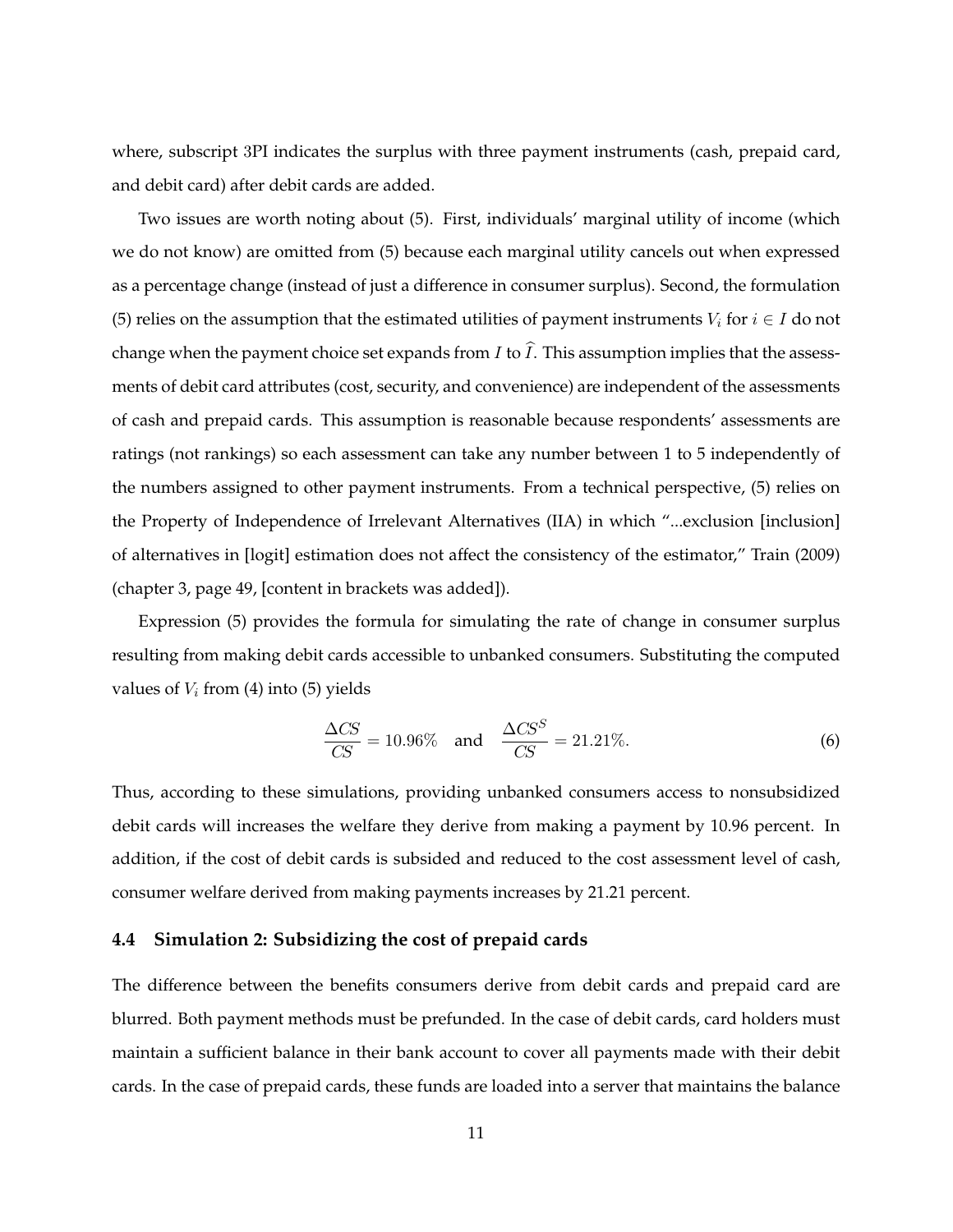available on the card. In fact, some prepaid cards in the U.S. have the word "Debit" printed on the cards.

However, the major difference between debit cards and prepaid cards is that loading funds on prepaid cards is very costly to consumers, see [Hayashi, Hanson, and Maniff](#page-15-11) [\(2015\)](#page-15-11). Therefore, the simulation below examines a policy where prepaid cards are subsidized so that the median assessment cost of prepaid cards is lowered to that of cash which listed in Table [2.](#page-18-0)

The utility from paying with a prepaid card  $V_{Prepaid}$  in expression [\(4\)](#page-10-2) was computed under under the median assessment levels displayed in Table [2.](#page-18-0) Suppose now that instead of providing debit cards to unbanked consumers, the cost of prepaid is subsidized which leads to a reduction in the cost assessment from 3 to 1. All other prepaid card assessments (security and convenience) were left at the median levels displayed in Table [2.](#page-18-0) Therefore, the set of payment methods  $I =$ {cash, prepaid card} remains unchanged.

The utility consumers derive from paying with a prepaid card  $V_{\text{Prepaid}}^S$  following a cost subsidy, holding the security and convenience assessments constant, is computed by substituting the median assessment values from Table [2](#page-18-0) into the estimated utility equation [\(3\)](#page-7-3), except that the cost assessment is now reduced from 3 to 1. Hence, an unbanked consumer's estimated utility level  $V_i$  derived from paying with instrument  $i \in \{$ cash, prepaid card $\}$ , previously given in [\(4\)](#page-10-2), is now modified to

$$
V_{\text{Cash}} = 5.608295, \quad \text{and} \quad V_{\text{Prepaid}}^{S} = 5.608295. \tag{7}
$$

<span id="page-12-0"></span>Therefore, the cost subsidy to prepaid card uses increases the per-payment utility of prepaid cards from 3.61 to 5.60. Substituting the computed values of  $V_i$  from [\(7\)](#page-12-0) into [\(5\)](#page-10-1) yields

<span id="page-12-1"></span>
$$
\frac{\Delta CS^S}{CS} = 9.86\%.\tag{8}
$$

Thus, according to the simulations, a cost subsidy of prepaid cards will increase the per-payment consumer welfare by 9.86 percent.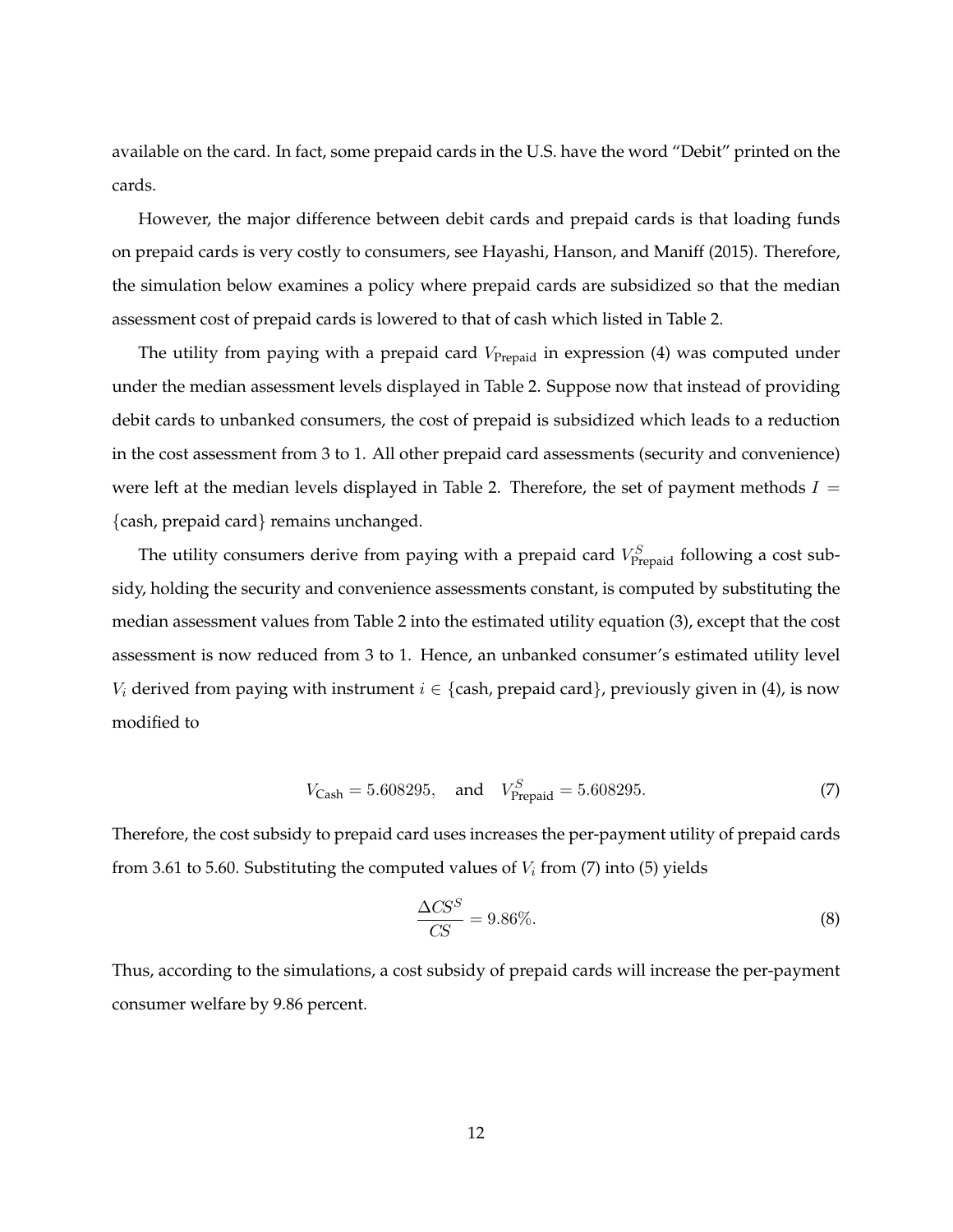#### **4.5 Interpreting the simulation results**

Equations [\(6\)](#page-11-0) and [\(8\)](#page-12-1) display the simulated changes in consumer welfare associated with three policy proposals: providing unsubsidized or subsidized debit cards, or subsidizing prepaid cards. How should these numbers be interpreted?

As pointed out earlier, the profession lacks accounting standards for measuring consumer cost of using each payment method. The cost studies cited in footnote [3](#page-6-0) provide inconsistent cost estimates, which make them unusable for the purpose of this research. Without cost studies, the simulation results cannot be interpreted in terms of dollar value. For that reason, the simulations rely on sample medians of consumes' assessments (attributed) of each payment methods. Consequently, this implies that the actual numbers given in equations [\(6\)](#page-11-0) and [\(8\)](#page-12-1) have only limited interpretative value.

However, a comparison of the three simulations (providing unsubsidized or subsidized debit cards or subsidizing prepaid cards) reveals something about the value unbanked consumers attach to these policies. More precisely, [\(6\)](#page-11-0) can be decomposed into two welfare effects: First, providing a debit card to consumers who do not have debit cards simply enlarges the set of payment choices available to these consumers. Thus, the 10.96 percentage increase is due to an added payment option. Second, adding a cost subsidy to debit cards further increases consumer welfare to 20.21 percent (roughly doubled). This is a cost-reduction effect. Finally, this cost-reduction effect is similar to the consumer welfare gain displayed in [\(8\)](#page-12-1) resulting from a cost subsidy for prepaid cards.

### <span id="page-13-0"></span>**5. Discussion and summary**

This article identifies strong correlations between household income and the variety of payment instruments available to consumers. The computations leading to Table [1](#page-17-0) imply that 24.5 percent of respondents with household income not exceeding \$20,000 are unbanked and do not have credit or debit cards. This percentage drops to 5.9 percent for income between \$20,000 and \$30,000, and to 3.6 percent for household income between \$30,000 and \$40,000.

Using 2014 survey data, [Cole and Greene](#page-15-12) [\(2017\)](#page-15-12) examine similarities and differences among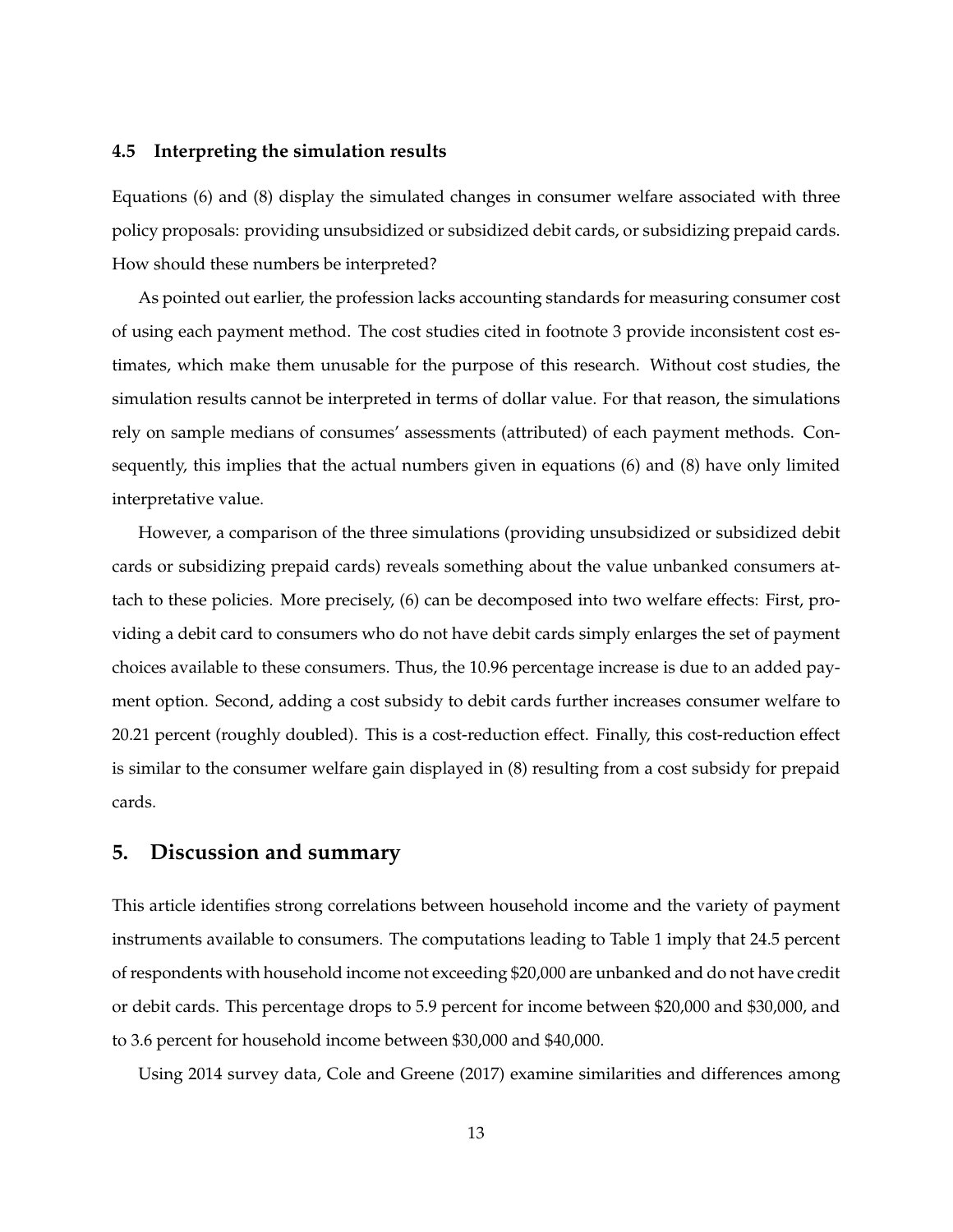three groups of consumers: unbanked, underbanked, and fully banked. They show that consumers in the three groups have different demographic characteristics, income, and payment behaviors, and that unbanked and underbanked consumers are significantly more likely than fully banked consumers to own a general purpose reloadable prepaid card. According to [FDIC](#page-15-2) [\(2018\)](#page-15-2), 34 percent of unbanked U.S. households cite "Do not have enough money to keep in an account" as their main reason for not having a bank account. Also, 12.6 percent cite "Do not trust banks" as the main reason for not having an account, and 8.6 percent cite "Account fees too high" as their main reason. Other reasons include: "Account fees unpredictable," "ID, credit, or former bank account problems," "Banks do not offer needed products or services," "Inconvenient hours," and "Inconvenient locations."

Having a bank account is considered as one of several criteria for financial inclusion. The G20 group of countries measures financial inclusion in three dimensions: access to financial services, usage of financial services, and quality of the product and service delivery.<sup>[11](#page-14-2)</sup> However, these criteria are too general for the purpose of this article because the focus of this article is on access to payment instruments by low-income consumers and not on other financial services, such as borrowing. In this respect, [BIS](#page-15-13) [\(2016\)](#page-15-13) analyzes the payment aspects of financial inclusion and the measures that could be taken to address these issues. In particular, it makes the point that "a transaction account is an essential financial service in its own right and can also serve as a gateway to other financial services." [BIS](#page-15-13) [\(2016\)](#page-15-13) defines transaction accounts as "accounts (including e-money/prepaid accounts) held with banks or other authorized and/or regulated payment service providers (PSPs), which can be used to make and receive payments and to store value."

# **References**

- <span id="page-14-0"></span>Alvarez, Fernando and David Argente. 2019. "Consumer Surplus of Alternative Payment Methods: Paying Uber with Cash." University of Chicago, Becker Friedman Institute for Economics Working Paper No. 2019-96.
- <span id="page-14-1"></span>Arango, Carlos, Kim Huynh, and Leonard Sabetti. 2015. "Consumer Payment Choice: Merchant Card Acceptance Versus Pricing Incentives." *Journal of Banking and Finance* 55:130–141.

<span id="page-14-2"></span><sup>&</sup>lt;sup>11</sup>See, [https://databank.worldbank.org/data/download/g20fidata/G20](https://databank.worldbank.org/data/download/g20fidata/G20_Financial_Inclusion_Indicators.pdf) Financial Inclusion Indicators.pdf.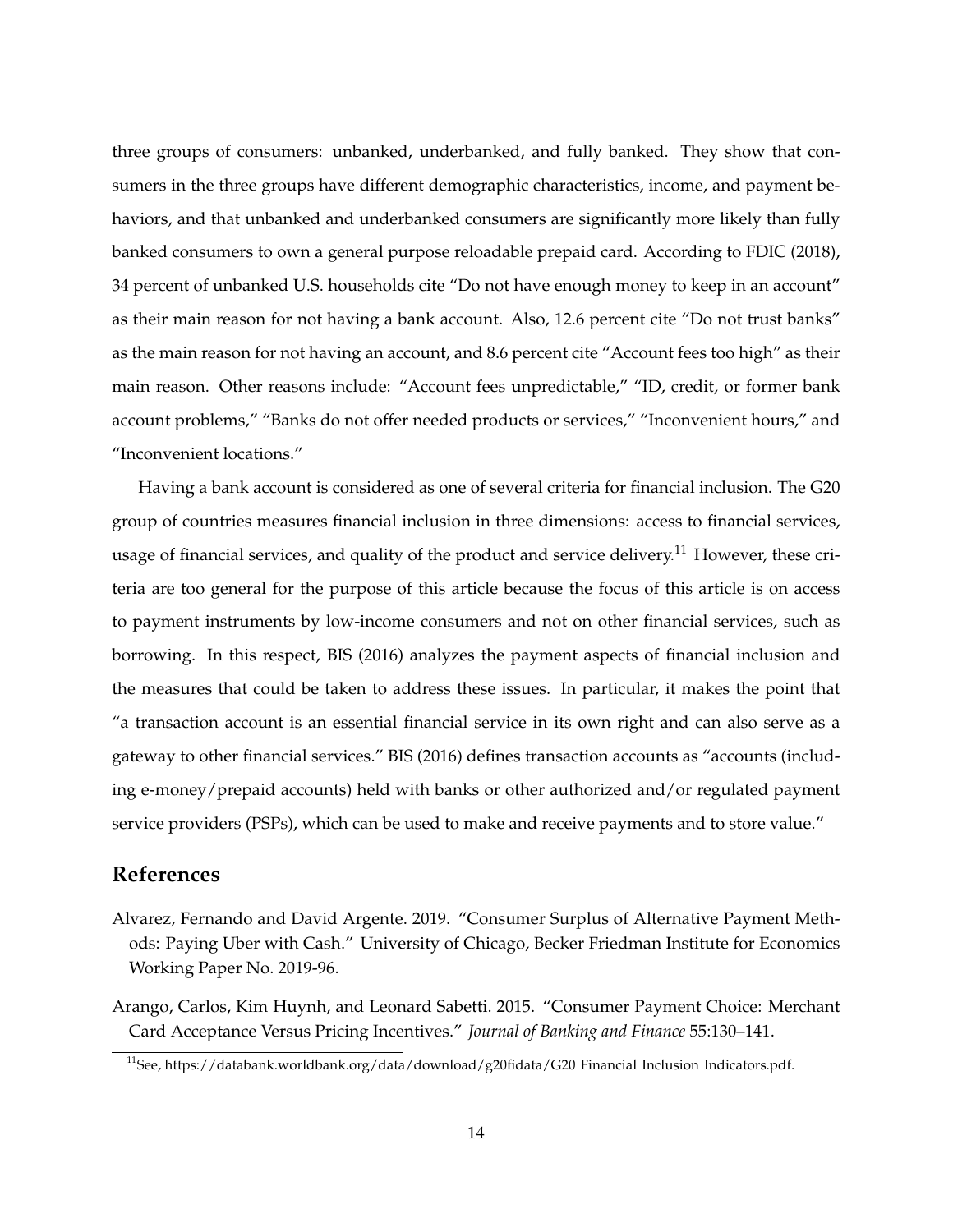- <span id="page-15-10"></span>Baradaran, Mehrsa. 2015. *How the Other Half Banks: Exclusion, Exploitation, and the Threat to Democracy*. Harvard University Press.
- <span id="page-15-13"></span>BIS. 2016. "Payment Aspects of Financial Inclusion." Bank of International Settlements/World Bank Working Paper Series.
- <span id="page-15-7"></span>Borzekowski, Ron and Elizabeth Kiser. 2008. "The Choice at the Checkout: Quantifying Demand Across Payment Instruments." *International Journal of Industrial Organization* 26 (4):889–902.
- <span id="page-15-0"></span>Briglevics, Tamás and Scott Schuh. 2020. "This Is "What's in Your Wallet"... and Here's How You Use It." West Virginia University, Economics Faculty Working Papers Series no. 45.
- <span id="page-15-8"></span>Ching, Andrew and Fumiko Hayashi. 2010. "Payment Card Rewards Programs and Consumer Payment Choice." *Journal of Banking and Finance* 34 (8):1773–1787.
- <span id="page-15-12"></span>Cole, Allison and Claire Greene. 2017. "Financial Inclusion and Consumer Payment Choice." *Journal of Financial Transformation* 46:219–235.
- <span id="page-15-2"></span>FDIC. 2018. "2017 FDIC National Survey of Unbanked and Underbanked Households." Federal Deposit Insurance Corporation.
- <span id="page-15-11"></span>Hayashi, Fumiko, Josh Hanson, and Jesse Maniff. 2015. "Driver of Choice? The Cost of Financial Products for Unbanked Consumers." Federal Reserve Bank of Kansas City Research Working Paper No. 15-15.
- <span id="page-15-5"></span>Hayashi, Fumiko and William Keeton. 2012. "Measuring the Costs of Retail Payment Methods." Federal Reserve Bank of Kansas City, Economic Review, Second Quarter.
- <span id="page-15-3"></span>Hayashi, Fumiko and Sabrina Minhas. 2018. "Who Are the Unbanked? Characteristics Beyond Income." Federal Reserve Bank of Kansas City, Economic Review, Second Quarter.
- <span id="page-15-9"></span>———. 2020. "Credit and Debit Card Interchange Fees in Various Countries." Federal Reserve Bank of Kansas City.
- <span id="page-15-1"></span>Huynh, Kim, Jozef Molnar, Oleksandr Shcherbakov, and Qinghui Yu. 2020. "Demand for Payment Services and Consume Welfare: The Introduction of a Central Bank Digital Currency." Bank of Canada, Staff Working Paper 2020-7.
- <span id="page-15-6"></span>Klee, Elizabeth. 2008. "How People Pay: Evidence from Grocery Store Data." *Journal of Monetary Economics* 55 (3):526–541.
- <span id="page-15-4"></span>Kosse, Anneke, Heng Chen, Marie-Hélène Felt, Valéry Dongmo Jiongo, Kerry Nield, and Angelika Welte. 2017. "The Costs of Point-of-Sale Payments in Canada." Bank of Canada Staff Discussion Paper No. 2017–4.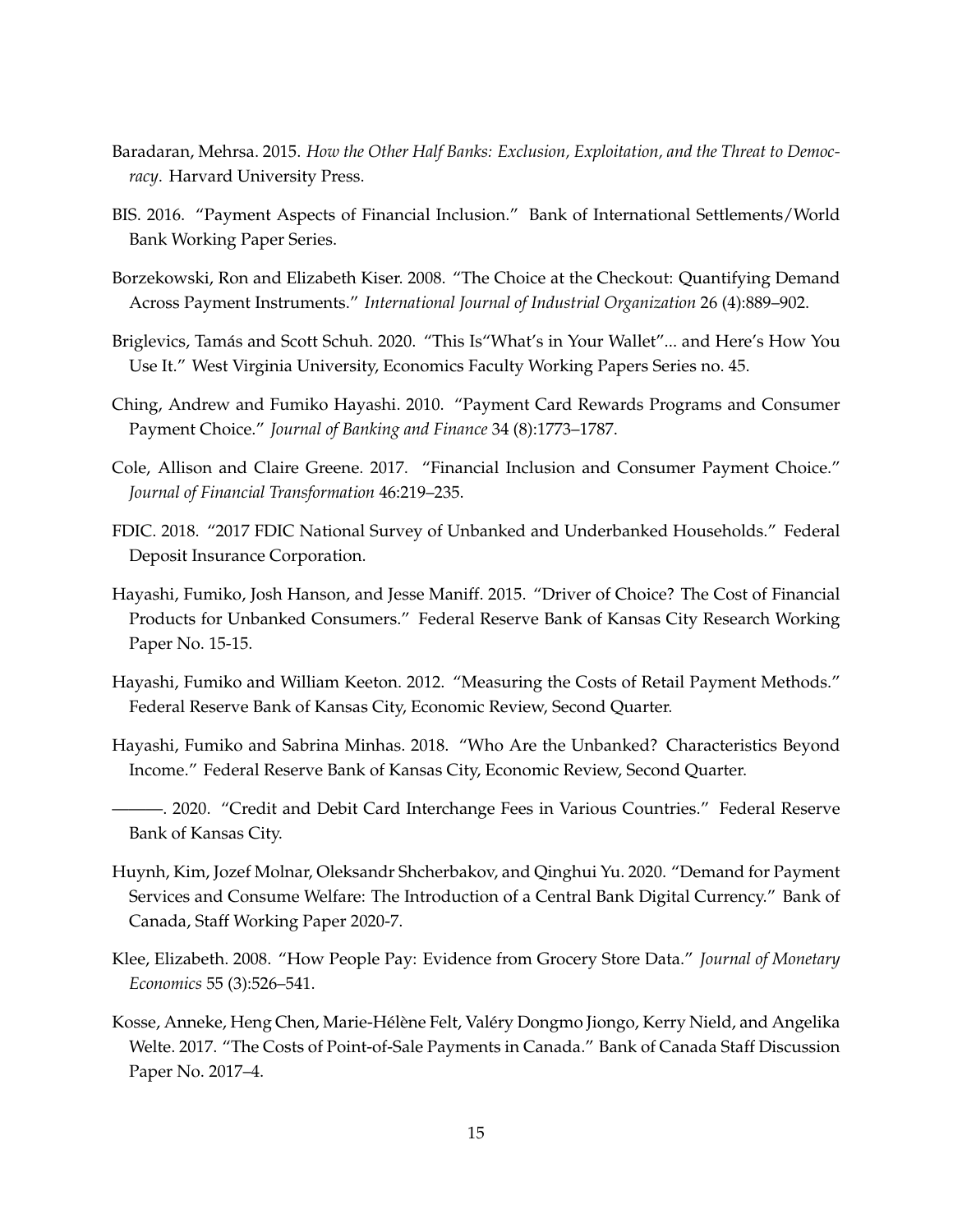- <span id="page-16-2"></span>Koulayev, Sergei, Marc Rysman, Scott Schuh, and Joanna Stavins. 2016. "Explaining Adoption and Use of Payment Instruments by US consumers." *The RAND Journal of Economics* 47 (2):293–325.
- <span id="page-16-4"></span>Krüger, Malte and Franz Seitz. 2014. "Costs and Benefits of Cash and Cashless Payment Instruments: Overview and Initial Estimates." Study commissioned by the Deutsche Bundesbank.
- <span id="page-16-6"></span>Rogoff, Kenneth. 2016. *The Curse of Cash*. Princeton University Press.
- <span id="page-16-3"></span>Schmiedel, Heiko, Gergana Kostova, and Wiebe Ruttenberg. 2012. "The Social and Private Costs of Retail Payment Instruments: A European Perspective." ECB Occasional Paper No. 137.
- <span id="page-16-5"></span>Shampine, Allan. 2012. "An Evaluation of the Social Costs of Payment Methods Literature." Available at SSRN 1984248.
- <span id="page-16-0"></span>Shy, Oz. 2020. "Cashless Stores and Cash Users." Available at SSRN No. 3375690.
- <span id="page-16-7"></span>Train, Kenneth. 2009. *Discrete Choice Methods with Simulation*. Cambridge University Press, 2nd ed.
- <span id="page-16-1"></span>Wakamori, Naoki and Angelika Welte. 2017. "Why Do Shoppers Use Cash? Evidence from Shopping Diary Data." *Journal of Money, Credit and Banking* 49 (1):115–169.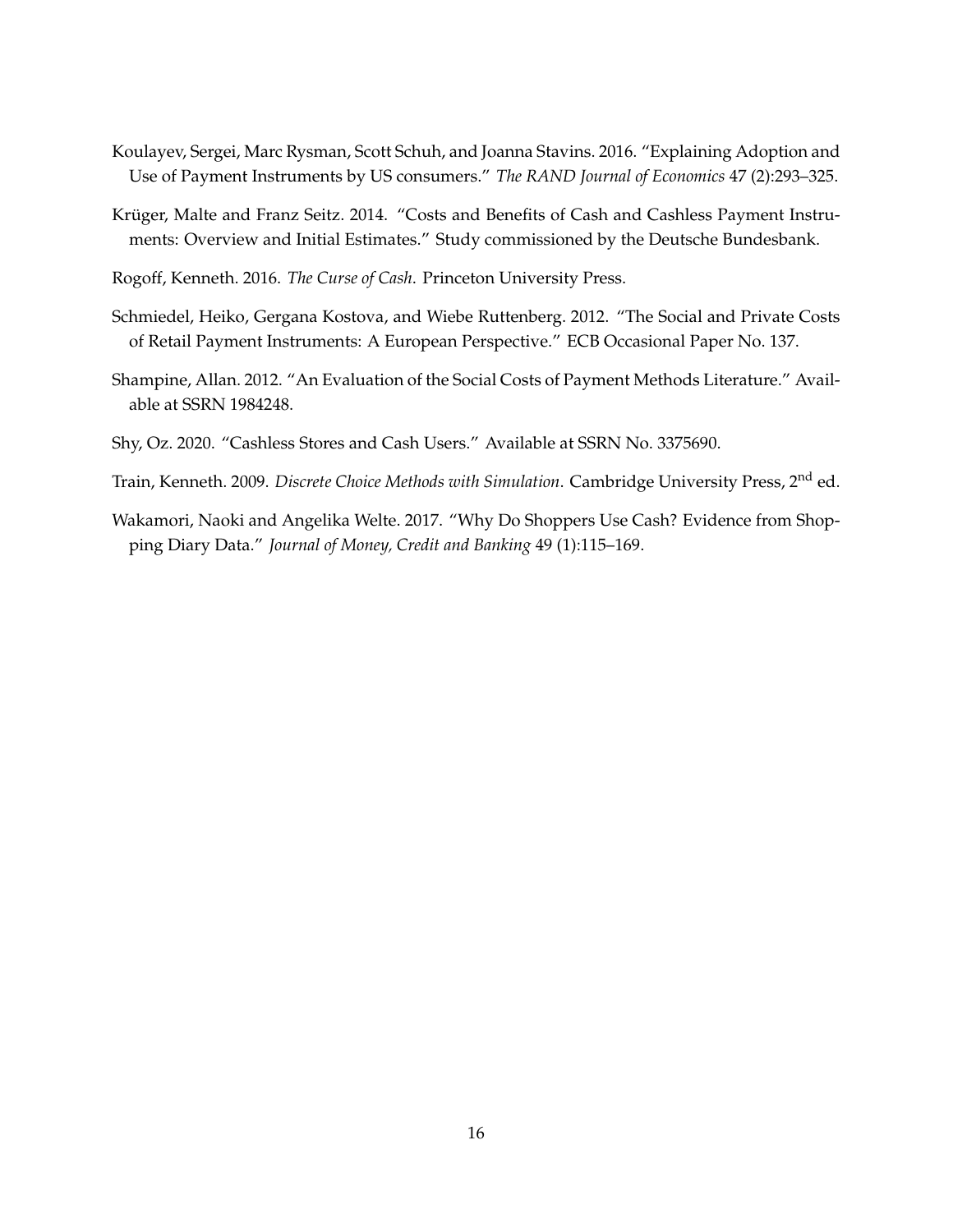<span id="page-17-0"></span>

| Variable          | $0-10k$ | $10k - 20k$             | $20k-30k$    |                     | 30k-40k 40k-60k |                                                   | 60k-80k 80k-120k                                                       | 120k-180k 180k+                     |         | $\overline{\mathsf{AL}}$           |
|-------------------|---------|-------------------------|--------------|---------------------|-----------------|---------------------------------------------------|------------------------------------------------------------------------|-------------------------------------|---------|------------------------------------|
| Both cards (%)    | 31.1    | 42.6                    | 53.4         | 59.7                | 67.7            |                                                   | 77.0                                                                   |                                     | 82.5    | 66.1                               |
| No credit (%)     | 37.5    | 34.4                    | 25.5         |                     | 13.8            | 73.8<br>9.5                                       | 6.6                                                                    |                                     | $1.9\,$ |                                    |
| No debit (%)      | 0.4     | $7.\overline{0}$<br>2.3 | 12.8         | 20.4<br>12.2<br>0.6 | 13.1            |                                                   | 13.4                                                                   | $80.6$<br>3.1<br>14.5<br>0.0<br>1.0 | 14.9    | $14.8$<br>$12.6$<br>$0.6$<br>$3.4$ |
| None banked (%)   | 24      |                         | $1.0$<br>5.9 |                     | 0.2             | $\begin{array}{c} 13.2 \\ 0.0 \\ 1.7 \end{array}$ | $0.\overline{3}$<br>0.3                                                |                                     | 0.0     |                                    |
| None unbanked (%) | 14.7    | 9.8                     |              | $\overline{3.6}$    | 2.4             |                                                   |                                                                        |                                     | 0.0     |                                    |
| Num respondents   | 251     | 256                     | 290          | 362                 | 542             | 484                                               | 756                                                                    | 386                                 | 154     | 3481                               |
| Percentage (%)    |         | 7.4                     | 8.3          | 10.4                | 15.6            | 13.9                                              | 21.7                                                                   | 11.1                                | 4.4     | 100.0                              |
| Percentage (%)(w) |         | 6.4                     | 7.8          | 10.5                | 15.0            | 14.4                                              | 22.7                                                                   | 11.0                                | 4.4     | 100.0                              |
|                   | ماطقا   |                         |              |                     |                 |                                                   | 1. Possession (adoption) of credit and debit cards by bousehold income |                                     |         |                                    |

| こころに ことに こうさん キャンター フィクナ アクチリーク 一つこう こうこう こうこう<br>l |
|-----------------------------------------------------|
|                                                     |
| ı                                                   |
| I                                                   |
|                                                     |
|                                                     |
|                                                     |
|                                                     |

Source: Author's computations from the 2017, 2018, and 2019 Survey and Diary of Consumer Payment Choice.<br>Notes: The table displays information on 3481 respondents. The top five rows display percentage of respondents within *Notes*: The table displays information on 3481 respondents. The top five rows display percentage of respondents within each income group *Source*: Author's computations from the 2017, 2018, and 2019 Survey and Diary of Consumer Payment Choice.

who have both credit and debit cards, no credit cards, no debit cards, and no credit or debit cards (banked and unbanked).

who have both credit and debit cards, no credit cards, no debit cards, and no credit or debit cards (banked and unbanked).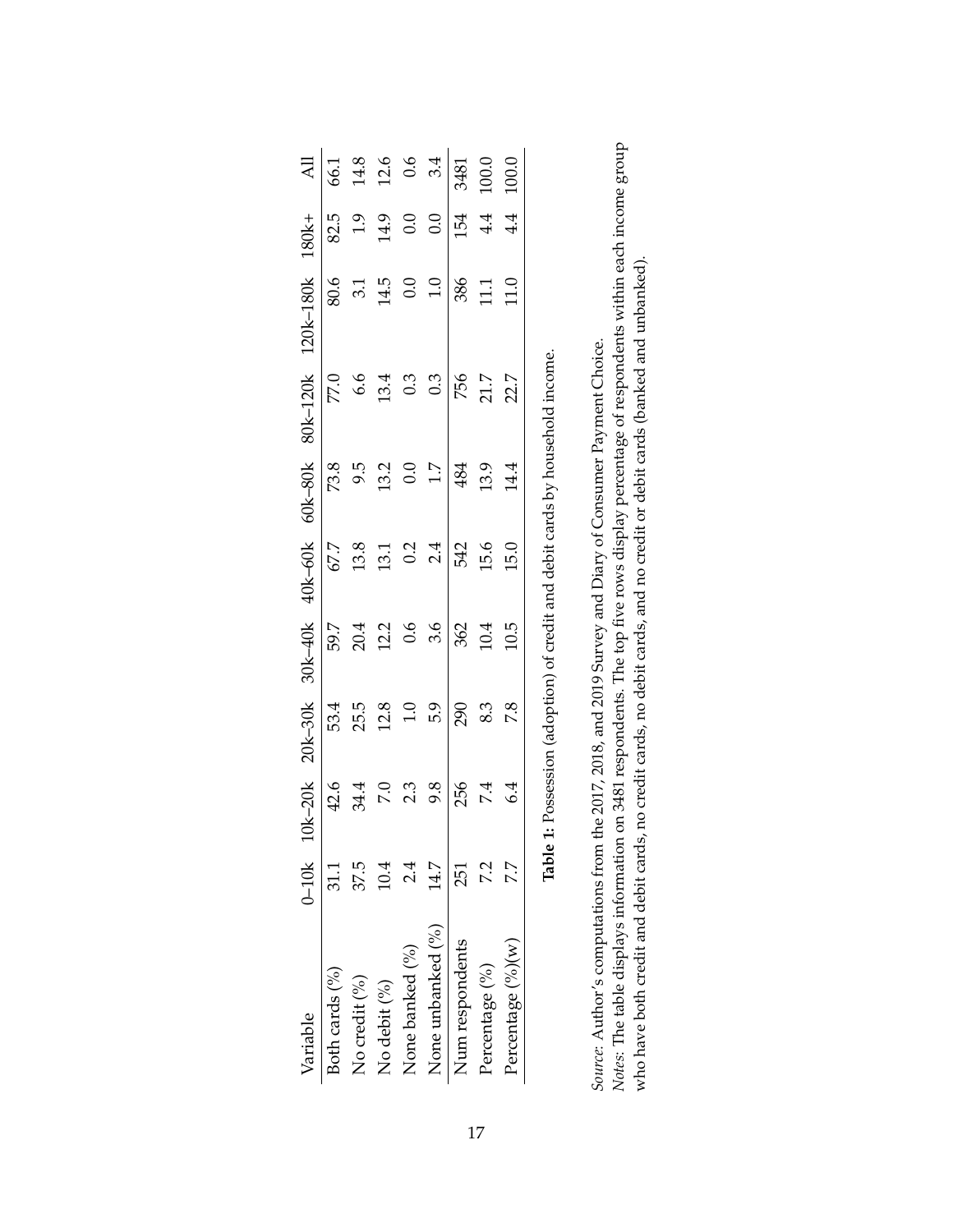<span id="page-18-0"></span>

|                                | $1\ (\%)$ | 2(%) | 3(%) | $4\frac{(\%)}{(\%)}$ | 5(%) | Median(w) | Average(w) |
|--------------------------------|-----------|------|------|----------------------|------|-----------|------------|
| Cash cost assessment           | 67.7      | 10.9 | 19.4 | 1.5                  | 0.5  | 1.0       | 1.6        |
| Check cost assessment          | 29.7      | 40.0 | 21.5 | 7.9                  | 0.9  | 2.0       | 2.1        |
| Credit cost assessment         | 20.8      | 17.5 | 16.9 | 31.5                 | 13.2 | 3.0       | 3.0        |
| Debit cost assessment          | 45.8      | 27.9 | 20.8 | 4.6                  | 0.8  | 2.0       | 1.9        |
| Prepaid cost assessment        | 21.8      | 27.4 | 33.6 | 14.7                 | 2.5  | 3.0       | 2.5        |
| Cash security assessment       | 34.0      | 14.3 | 13.7 | 13.8                 | 24.2 | 3.0       | 2.8        |
| Check security assessment      | 8.1       | 32.7 | 20.5 | 31.2                 | 7.6  | 3.0       | 3.0        |
| Credit security assessment     | 9.7       | 23.4 | 12.4 | 38.1                 | 16.4 | 4.0       | 3.2        |
| Debit security assessment      | 10.8      | 30.3 | 14.3 | 34.3                 | 10.4 | 3.0       | 3.0        |
| Prepaid security assessment    | 17.0      | 22.3 | 27.0 | 22.7                 | 11.1 | 3.0       | 2.9        |
| Cash convenience assessment    | 4.0       | 10.8 | 14.5 | 28.1                 | 42.6 | 4.0       | 4.0        |
| Check convenience assessment   | 8.2       | 25.5 | 22.1 | 30.7                 | 13.5 | 3.0       | 3.1        |
| Credit convenience assessment  | 2.7       | 1.8  | 6.7  | 27.7                 | 61.1 | 5.0       | 4.4        |
| Debit convenience assessment   | 2.3       | 2.3  | 8.6  | 30.5                 | 56.3 | 5.0       | 4.4        |
| Prepaid convenience assessment | 5.8       | 15.2 | 25.9 | 30.2                 | 22.9 | 4.0       | 3.5        |

**Table 2:** Respondents' assessments of cost, security, and convenience of cash, checks, credit cards, debit cards, and prepaid cards.

*Source*: Author's computations from the 2017, 2018, and 2019 Survey and Diary of Consumer Payment Choice.

*Notes*: Table displays information on 3481 respondents. Cost is rated 1 (lowest cost) to 5 (highest cost, hence less desirable). Security and convenience are rated 1 (least desirable) to 5 (most desirable). (w) refers to weighted statistics to fit the adult U.S. population.